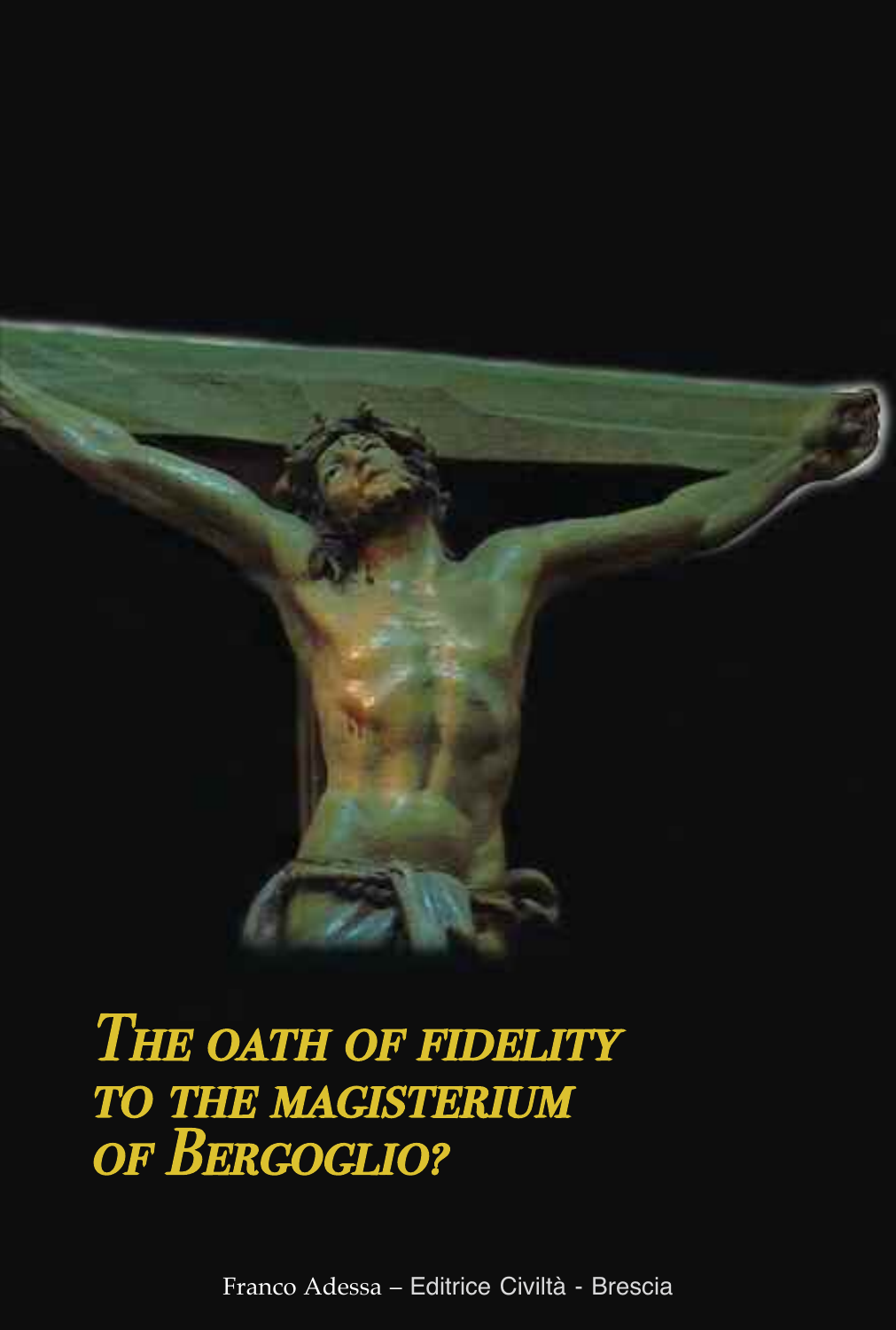

The picture is the most concise and accurate expression<br>of the Magisterium of Bergoglio. The monstrance shaped like a "Seven-Ray Sun" is nothing more than the symbol of the Infinite Sun of Lucifer that expresses the completeness of the purpose of the Antichrist: **7 times 666,** that is the **total elimination of the Sacrifice of Christ on the cross from the face of the earth.** "Universal Church of Man" to "eclipse" the Church of Christ,<br>have been unmasked along with their most jealously guarded purposes and secrets.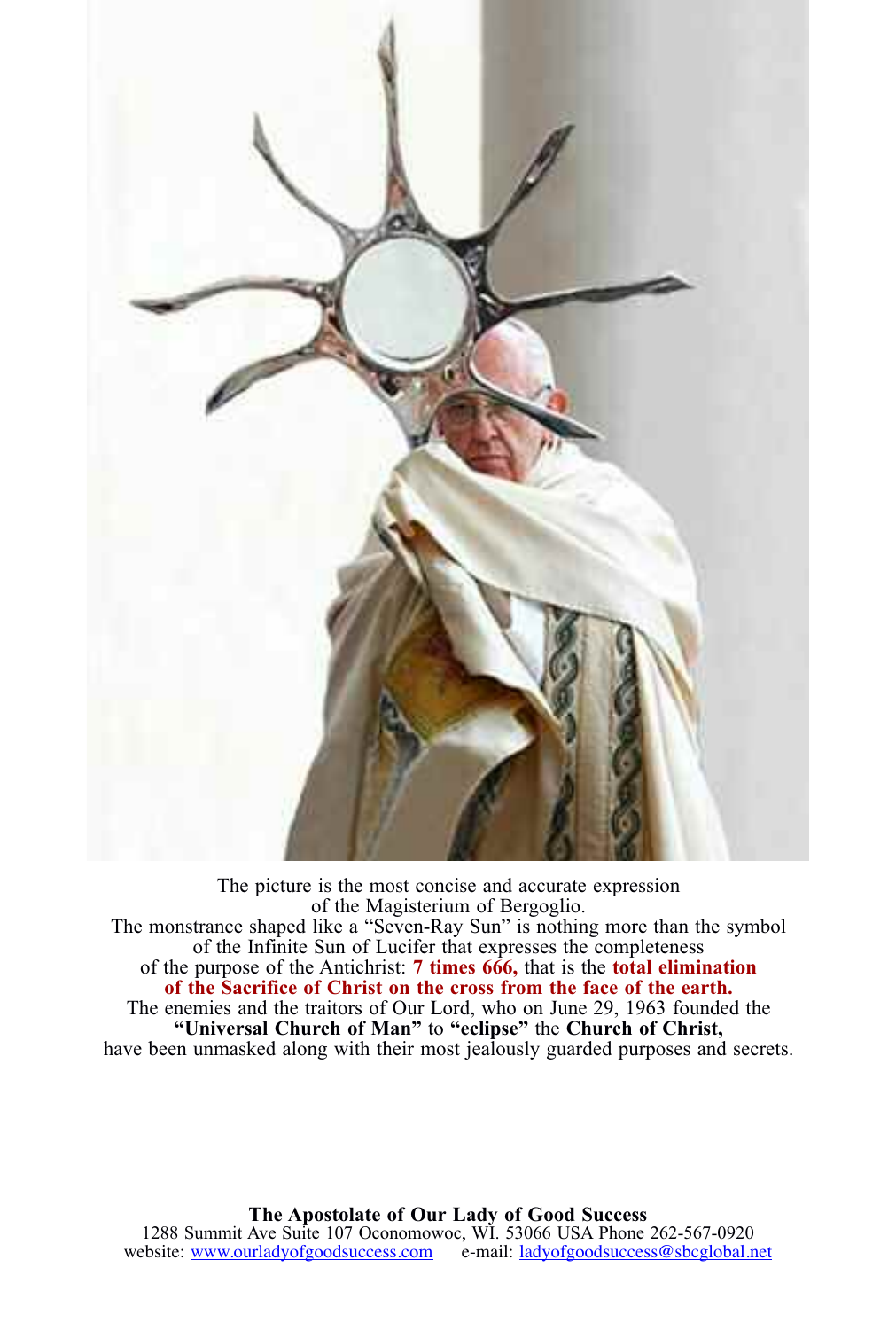## THE OATH OF FIDELITY to the magisterium of Bergoglio?

#### by **Dr. Franco Adessa**

One day, in praying in the choir 1582, while<br>she was was of her Convent at the foot of the Tabernacle, **Mother Mariana saw the whole Church plunged into darkness, dust and smoke.** Looking up, she saw the high altar brightly lit.

The Tabernacle opened, and Christ appeared, as on Golgotha, in His Passion, with the Virgin Mary at His feet. Seeing the Virgin in tears, Mariana

turned to her and asked if she had been the cause of her sadness. «No, it is not you, but the criminal world!» replied the Virgin and, as Christ began His Agony, Mother Mariana heard the voice of God the Father say: **«THIS PUNISHMENT WILL BE FOR THE TWENTIETH CENTURY!»**

Suddenly, three swords appeared above the head of the agonizing Christ, on which was written: **«I will punish heresy,» «I will punish wickedness,» «I will punish impurity.»**



The Choir Loft of the Convent of the Immaculate Conception of Quito.

To Mother Mariana, Jesus asked if she **was willing to suf- fer as <sup>a</sup> sacrificial victim to appease the Divine Justice for the heresies, impieties and impurities that would be committed in the Twentieth Century.** She accepted. This seems to have been **the first revelation of Heaven** on the horrendous crisis of the Church of our time. Mother Mariana

had other apparitions in which she also was told about

the work of Freemasonry against the Church of Christ.

On January 16, 1599, Our Lady spoke to her of the arrival of a truly Christian President in Ecuador, Garcia Moreno, and of the following years:

**«These years, during which the accursed sect of Freemasonry will have control of the civil government, will see <sup>a</sup> cruel per- secution of all the religious com- munities.»**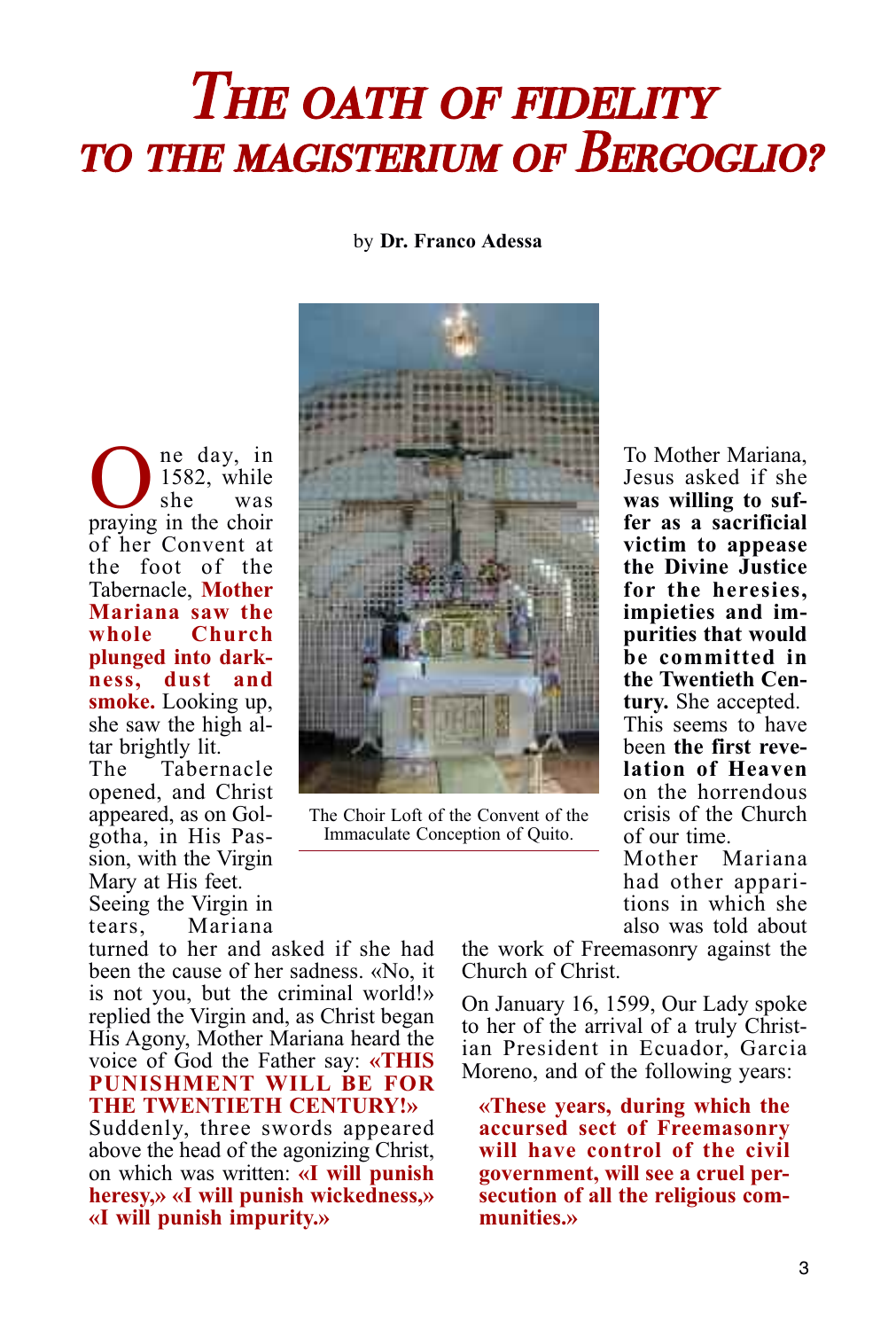On January 21, 1610, Our Lady, refer- ring to the first half of the Twentieth Century, said:

«In Ecuador the passions will erupt and there will be a total corruption of customs, **because Satan will reign almost entirely through the Masonic sects»** and, speaking of the **Sacrament of Marriage,** she added: **«Freemasonry, which will then be in power, will approve unjust laws with the aim of getting rid of this Sacrament.»**

On the conditions of the **Holy Orders,** Our Lady spoke of the worldwide general corruption of the Clergy, adding that, in these unhappy times, there would be unbridled lust and even the lack of innocence in children and modesty in women. She concluded by saying:

**«In this supreme moment of need of the Church, the one who should speak, will remain silent!»**

On February 2, 1610, speaking of the second half of the Twentieth Century, Our Lady said:

«During this period, **the Church will be attacked by terrible hordes of the Masonic sects** and this poor land of Ecuador will be agonizing because of the corruption of customs, unbridled lust, an impious press and secular education. **In these times of depraved desolation, the vices of impurity and sacrilege will dominate, and the one who should speak will remain silent!»**

In 1623, Mother Mariana was praying at the foot of the Tabernacle when, suddenly, she fell into ecstasy. She saw, in a vision, not only the Christian



Our Lady of Good Success.

comportment and devotion of the entire population, but also how all this would trigger the fury of the Devil who would use the children who, by causing the loss of the Faith transmit- ted by their fathers, would work to oppress the Church, because they would join the party of Satan, becom-<br>ing members of the Masonic lodges.<br>This would be a time of pain and an-<br>guish for all faithful children of the Church who, with their Priests and Pastors, would be few in number.

**Our Lord showed her how the horrid and pestiferous wild boar of Freemasonry would enter the wonderful and flourishing vineyard of the Church, leaving it annihilated and in complete ruin!**

But she also saw

**the infidelity of the ministers of the altar to their vocation and**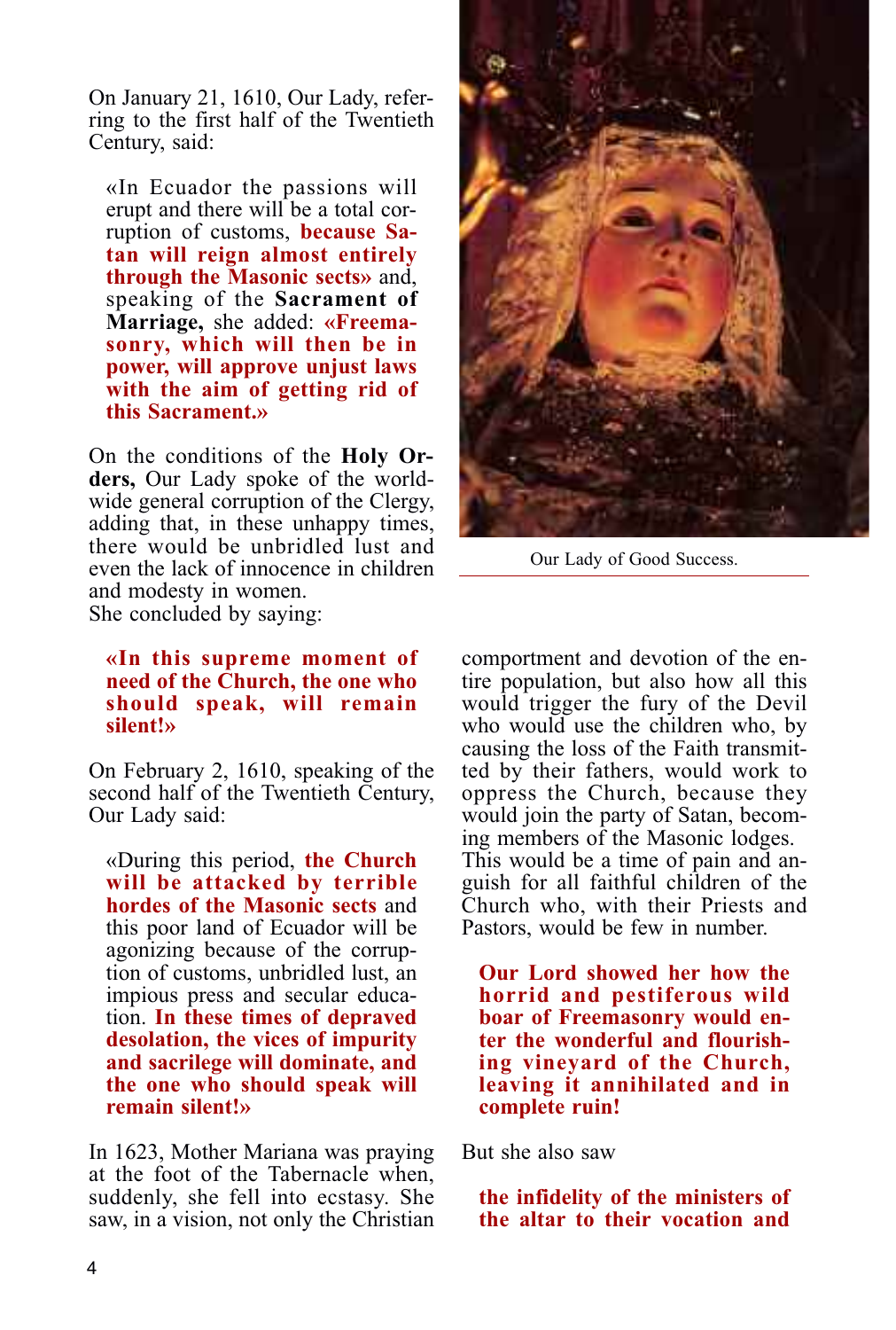

Jesus Christ.

#### **the unworthy manner in which some approached the Holy Sacrifice of the Mass.**

On the morning of February 2, 1634, Mother Mariana, while praying with her eyes fixed on the **Tabernacle, saw the Tabernacle lamp suddenly extinguish leaving the high altar in complete darkness.** The Madonna, who appeared to her, said that one of the reasons for this darkness was that

«By means of controlling the social classes, **the Masonic sects, will be so cunning to penetrate the hearts of families to corrupt even the children, and the Devil will glory in nourishing himself, with perfidy, on the exquisite delicacy of the hearts of chil- dren.**

During these unfortunate times, evil will attack childhood inno- cence and, in this way, **vocations to the priesthood will be lost, and this will be a real disaster.»**

On November 2, 1634, after receiving Communion, Mother Mariana had a **vision of Jesus Christ.**

He was all one wound, especially His Sacred Heart which was covered with small but distressing thorns that tormented him with an indescribable cruelty. Jesus told her:

«... You see how these little thorns hurt me cruelly. **Know that they are the sins of my priests, both secular and religious.**

**And this suffering is caused by the lack of correspondence to the deluge of graces with which I inundate them and, consequently, from the sins that they commit!**

Know, moreover, that **Divine Justice sends terrible punishments on entire nations not only for the sins of the people, but above all for the sins of Priests and Religious,** because the latter are called, from the perfection of their state, to be **the salt of earth, the Masters of truth, those who hold back Divine Wrath.**

Deviating from their sublime mission, they degrade themselves to such a point that, in the eyes of God, **it is precisely they who accelerate the rigor of punishments ...**

Now, My bride, in the few months of exile left to you, **work incessantly for the perfection of My Priests and Religious. In union with My infinite merits and those of My Immaculate Mother, offer everything you do – even your last breath – for this purpose.**

I am enormously satisfied with the religious souls who take charge of the sublime task of sanctification of the Clergy through their prayers, sacrifices and penances.

In every time, **I will choose such souls so that, joining Me, they work, pray and suffer to achieve this noble end, and a special glory awaits them in Heaven.»**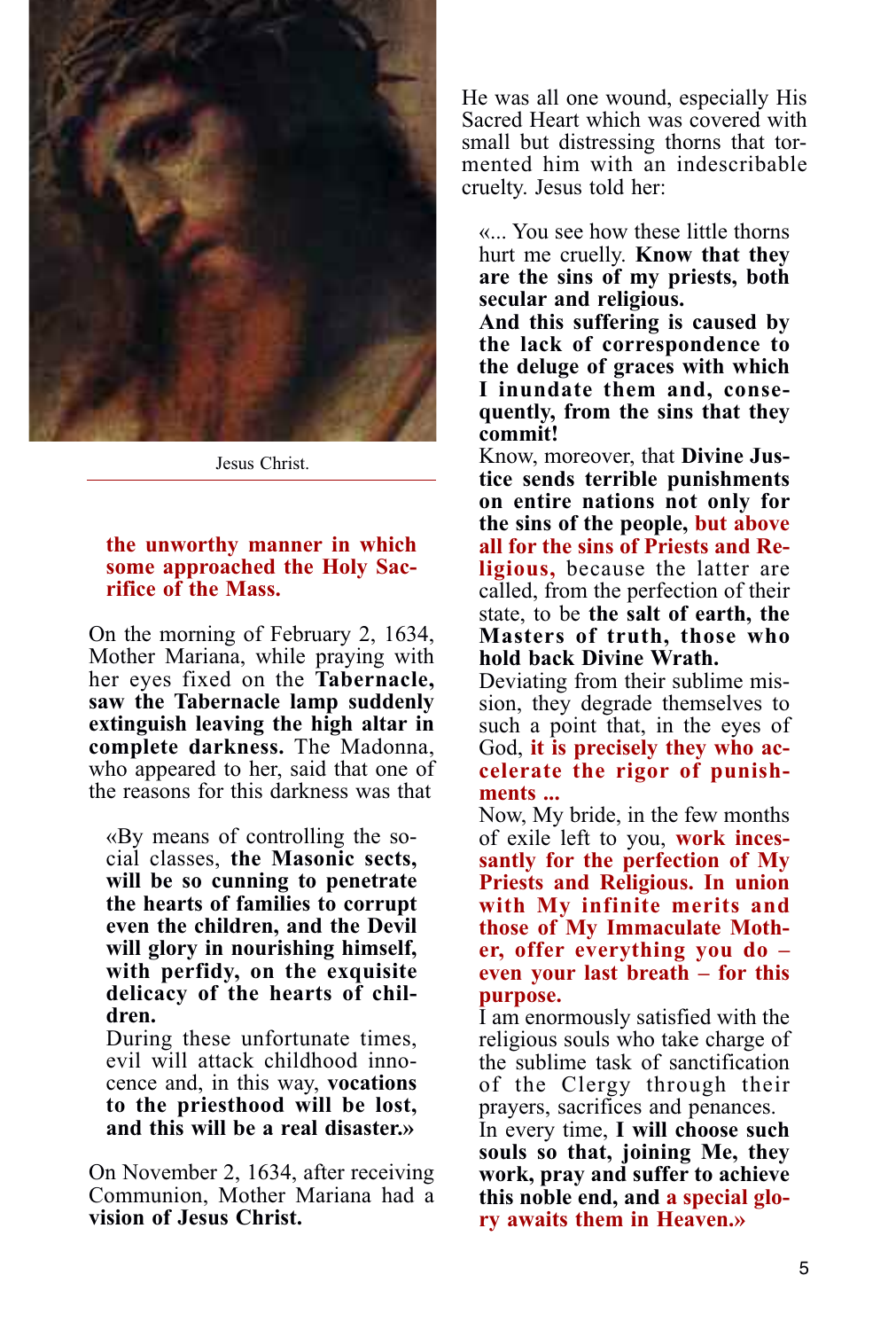On the night of December 8, 1634, Mother Mariana had the apparition of the Madonna accompanied by the three Archangels: Michael, Gabriel and Raphael, each of whom carried particular objects. The last object was a shining golden writing pen engraved with the name of Mary. Here is the explanation of its meaning:

**«The polished golden pen marked with My Name** is for all the **regular and secular Priests** who write about my glory and my sorrows. It is also for those who, by means of their writings, spread the devotion to **Our Lady of Good Success** of this Convent, and also your life, which is inseparable from this sweet and comforting invocation. **In the Twentieth Century, this devotion will do wonders in the spiritual as in the temporal sphere,** because it is God's will to reserve this invocation and knowledge of your life for that century, when **the corruption of the customs will be almost universal, and the precious light of the Faith will be almost extinguished.»**

#### **OUR LADY OF LA SALETTE**

On the eve of the Feast of Our Lady of Sorrows, September 19, 1846, the young girl, **Melanie Calvat,** 15, and the boy, **Maximin Giraud,** 11 years old, climbed on the mountain of la Salette to graze the cows, they saw the Madonna and received a Message from Her, later recognized by the Church, but then **<sup>a</sup> diabolical con- spiracy has always hidden, mutilat- ed or silenced it.**

Here are some quotes of the Message:

«The priests, ministers of My Son, for their wicked life, for their irreverence and their impiety in cel-



Our Lady of La Salette.

ebrating the Holy Mysteries, for the love of honors and pleasures, **priests have become sewers of impurity. Yes, these priests call for vengeance and their vengeance is suspended over their heads!»**

**«The sins of people consecrated to God cry out to Heaven and demand vengeance,** and behold that vengeance is suspended over their heads! ...Many will abandon the faith and **the number of priests and religious who will separate from the true religion will be great ... many religious houses will lose their faith and will lose many souls.»**

**«Woe to the Princes of the Church who think only of piling**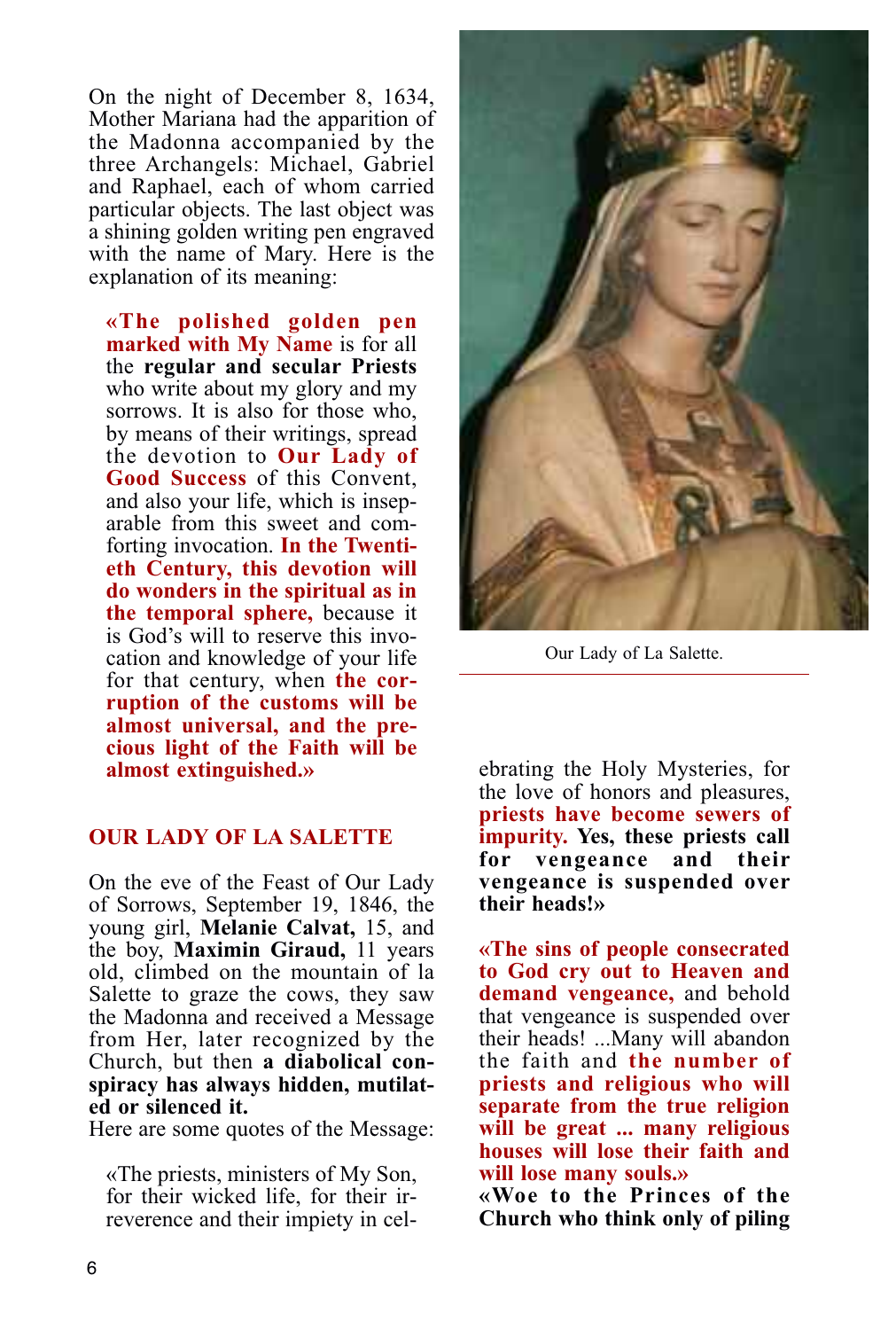

Our Lady of Fatima.

**riches upon riches** to protect their authority and dominate with pride! ...

pride! … Tremble, <sup>O</sup> earth! **And tremble you also who make profession of serving Jesus Christ, but in- wardly worship yourselves** be- cause God has delivered you to His enemies, **because corruption is in holy places...»**

«The Church will be the victim of great persecutions: this will be the hour of darkness. The Church will suffer a terrible crisis ... **Rome will lose the Faith and become the seat of the Antichrist! …**

**The Church will be eclipsed** ... the world will be in dismay ...» «The time is at hand; the abyss is opening. Here is the king of the kings of darkness. **Here is the beast** with its subjects, **calling itself the savior of the world.** In pride he will rise skyward to go up to Heaven; he will be stifled ... He will fall, and he will be thrown. forever, with all his followers, into hell's eternal chasms!»

#### **OUR LADY OF FATIMA**

On July 13, 1917, at the Cova of Iria, Our Lady revealed to Lucia the **Third Secret of Fatima,** which was written by her on January 3, 1944, then given to the Bishop of Leira who, in 1957, handed it to the Vatican.

John XXIII, after reading the Third Secret, had Card. Ottaviani read it, then archived it as did all his successors. Fr. Luigi Villa, a secret agent of Card. Ottaviani, was informed of the true content of this secret when Card. Ottaviani published a "diplomatic version" of the Third Secret.

It was Fr. Villa who showed me, one by one, all the phrases that constituted the Third Secret and to give me, shortly before dying, the authorization to publish them. Here is the first part of the Third Secret:

«A **great punishment** will fall on the entire human race; not today as yet, not tomorrow, but **in the second half of the twentieth century.** No longer does order reign anywhere and **Satan will reign over the highest places directing the course of events. He will really succeed in infiltrating to the top of the Church.**

Also, for the Church a time of Her<br>greatest trials will come: **Cardinals** will oppose Cardinals; **Bishops will oppose Bishops. Sa- tan will march amidst their ranks and in Rome there will be great changes.** What is rotten will fall and what will fall will never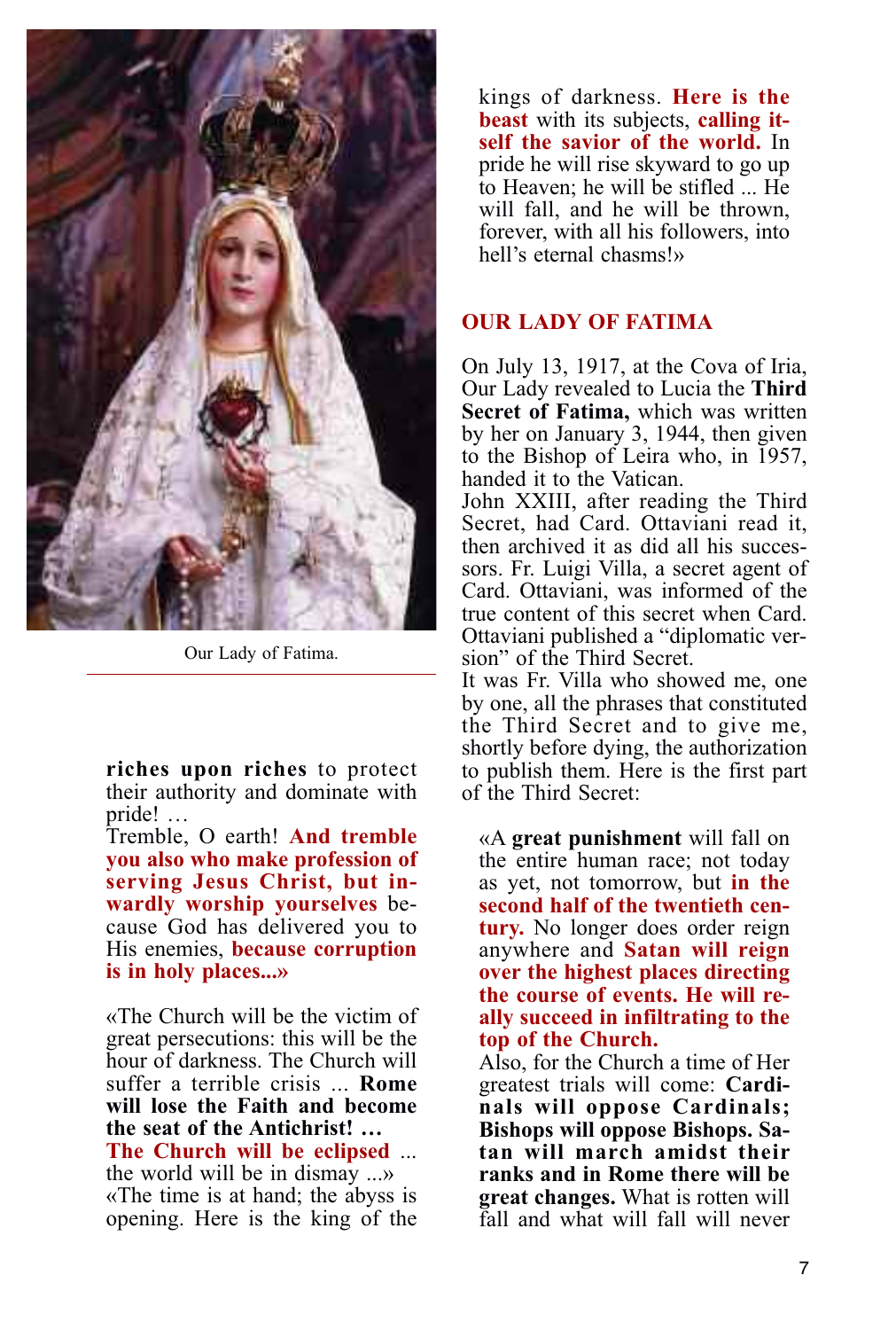#### rise again. **The Church will be darkened, and the world deranged by terror.»**

The messages of Our Lady and Jesus Christ, reported above, refer to the **second half of the Twentieth Century** and condemn:

- **the work of Freemasonry** against the Church;
- the corruption of priests, religious and of the Christian peoples;
- **the impiety of the Priests** in celebrating the Holy Mysteries;
- the desire for **wealth,** authority and pride of the Princes of the Church; – the silence of who should speak; – **the horrible crisis,** the ruin and the
- 
- annihilation of the Church; **the introduction of Satan to the**
- **top of the Church;**
- **the birth of a "new church"** to replace the Church of Christ;
- **the loss of the Faith of Rome** which will become the seat of the Antichrist;
- the **eclipse** of the Church of Christ;
- **Satan,** directing the clash between Cardinals and Bishops, **proclaims himself the savior of the world;**
- **Satan who launches his challenge to Heaven,** but who falls with all his followers into the eternal abysses of hell.

#### **HISTORICAL CONFIRMATIONS**

The contents of the messages of Our Lady and of Jesus, unfortunately, are now history and before the eyes of everyone.

#### **THE MASONIC INVASION**

It was in 1963, the second meeting with Padre Pio, that Fr. Luigi Villa heard him say: **«Courage, courage, courage because the Church is al-**



With the atomic bombs of Hiroshima and Nagasaki, 95% of the Catholics of Japan died.

**ready invaded by Freemasonry»** and **«Freemasonry has already entered the Pope's slippers (Paul VI).»** And the task received by Padre Pio was clear: **«Dedicate your whole life to fight against the work of Ecclesiastical Freemasonry!»** In that meeting, Padre Pio gave Fr. Villa his main target: **Paul VI.**

To get an idea of the invasion of Freemasonry in the Church, at the time of Paul VI, it is enough to scroll the **"Pecorelli List"** of the 121 prelates registered to Freemasonry, published under the reign of Pope Lu- ciani, to stop the papal candidacy of Card. Casaroli, head of 4 Masonic lodges in the Vatican. It was precisely Freemasonry who

elected **Anti-Pope,** Montini. In fact, in the conclave of 1963, the cardinal that was elected Pope was Giuseppe Siri, already elected pope also in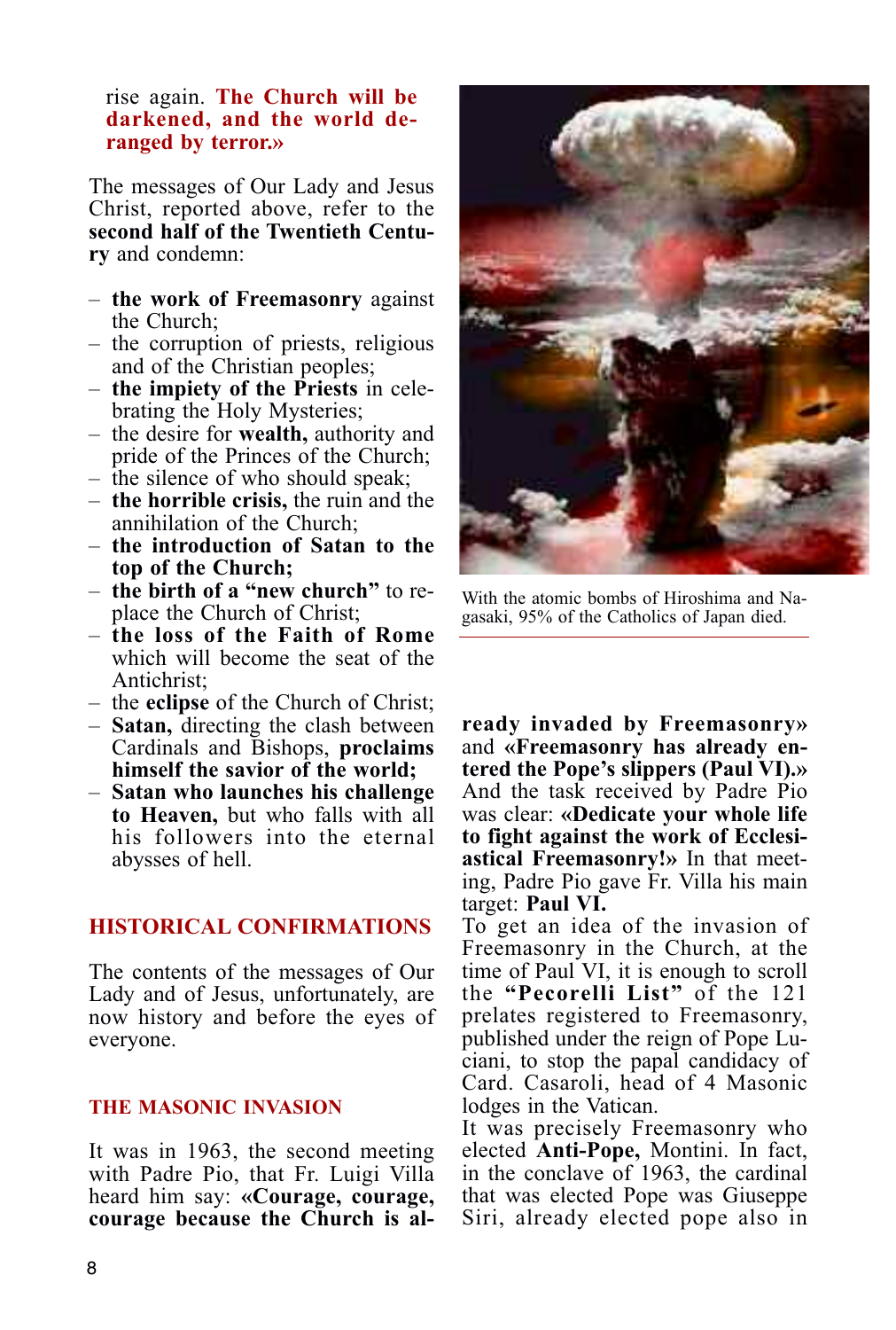

Also, with the threat of a nuclear holocaust, "changes" in the Church were imposed.

1958, when he took the name of Gregorio XVII, but was forced to resign **under terrible threats and under the nightmare of continuous explosions of nuclear bombs,** by the USA and the USSR, for the duration of the Conclave. Here is what the President of the Conclave of 1963, Prince Scotersco wrote in his diary: «During the Conclave, a Cardinal came out of the Sistine Chapel, met with the representatives of the B'nai B'rith (High Jewish Freemasonry) announced to them the election of Card. Siri. They responded by saying that the persecution against the Church would be resumed immediately. **Returning to the Conclave, he had Montini elected!»** Since whoever is elected Pope, once accepting the position and choosing a name, he remains a legitimate Pope even, if by any means, he is forced to resign, **Paul VI, who was imposed**

**with the threat of <sup>a</sup> nuclear exter- mination of the Conclave,** was "im- posed" as an Anti-Pope.

#### **THE CORRUPTION**

The corruption in the Church entered with Paul VI: a homosexual, a traitor of Pius XII, **an accomplice in the murder** of priests and bishops sent by Pius XII behind the Iron Curtain, **a predestined one for the top of Freemasonry,** an anti-pope, an initia- tor of the **Reign of the Antichrist** with the Double Black Mass in Rome and in Charleston, **promoter of the heretical Vatican II;** Paul VI re- placed the Catholic priesthood with the **Masonic priesthood,** sowing cor- ruption at every level: priests, reli- gious, bishops, cardinals; **he was an enemy of dogmas, of the "docete," of the supernatural, of the liturgical treasure; he was the promoter of ecumenism and of a Masonic world government; he was suppressor of the Index; destroyer of the Holy Office and encyclicals against Modernism, Freemasonry, Communism.** He was **responsible for delivering entire Christian nations to Communism; he was Head of the Supreme Commission of the 5 Entities: Mafia, Ndrangheta, Deviated Church, P2 Lodge and Deviated Secret Services;** He was the **instigator of the assassination of Padre Pio;** he was t**he main one responsible for approving the abortion law in Italy;** the **Jewish Pontiff with the Ephod on his chest;** he was glorified as the **greatest Rosicrucian Knight; demolisher of the Catholic Mass so as to have almost succeeded in overturning the Mass;** in his will, he wrote that **he did not want any Christian symbol on his coffin.**

In short, **Paul VI was a traitor to Christ, traitor to the Church, traitor to the Christian peoples.**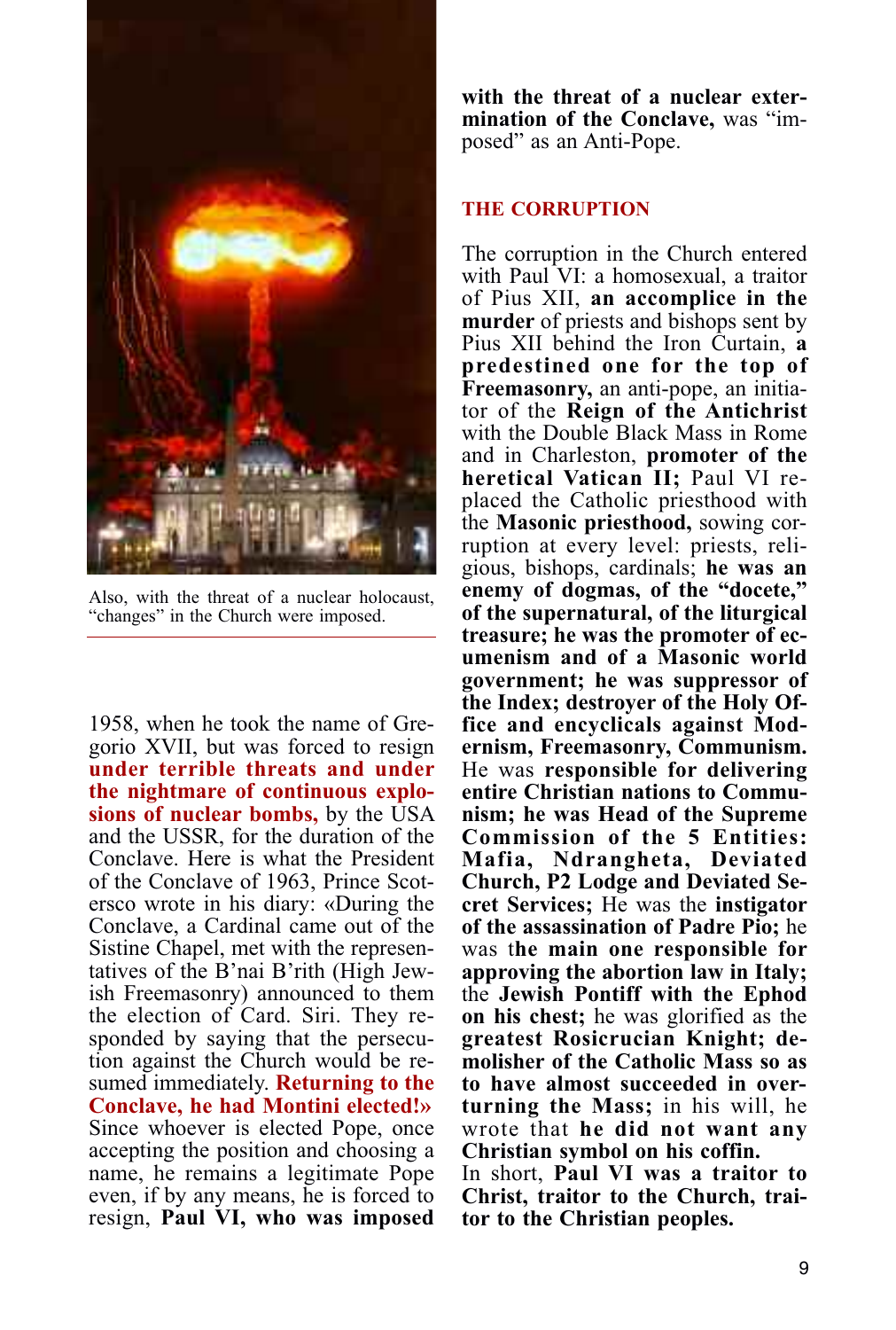#### **THE CRISIS OF THE CHURCH**

After the Cult of the Phallus practiced and promoted by Paul VI in the Church, came his delirious declaration on the **Cult of Man,** in 1965 at the UN, and on December 7, 1967, his solemn proclamation of a **"new humanism"** summarized with the heresies propagated by Vatican II:

- 
- 
- the Cult of Man;<br>
a "New Religion;"<br>
the "New Prophets" of joy;<br>
the Idolatry of the World;<br>
Modernism;<br>
Religious Freedom;<br>
Ecumenism;<br>
Universal Salvation.
- 
- 
- 
- 
- 

With Paul VI, the Church suffered a new invasion of Freemasonry; the corruption of the clergy caused that of the people, but the secret that Paul VI hid was that he was an **Anti-Pope and the Supreme Head of the Order of the Illuminati of Bavaria.**

Only when this Supreme Head had sat simultaneously on the throne of Peter as well, would the Antichrist be born, as described by St. John, in the Apocalypse.

#### **SATAN IN THE VATICAN**

To begin the reign of the Antichrist, it was first necessary to realize the words of the Our Lady of La Salette:

**«Rome will lose Faith and become the seat of the Antichrist,»**

and those of Our Lady of Fatima: **«Satan will effectively succeed in penetrating the top of the Church.»** This took place on June 29, 1963, eight days after the election of Paul VI, with a Double Black Mass, celebrated simultaneously in Rome and Charleston (USA) with which Satan was enthroned in the Pauline Chapel, the place where the Pope holds the role of "Guardian of the Eucharist."



With the Double Black Mass simultaneously celebrated in Rome and in Charleston (USA) that enthroned Satan in the Pauline Chapel, the Kingdom of the Antichrist began.

#### **THE BIRTH OF THE "NEW CHURCH"**

It was at the end of that Double Black Mass that the **Prussian International Delegate** read the Bill of Authorization before those present in Rome:

**«Whosoever shall, by means of this Inner Chapel, be designated and chosen as the final In-the-Line suc- cessor in the Petrine Office, shall by his very oath** of office commit himself and all he does command **to be the willing instrument and collaborator with the Builders of Man's Home on Earth** ... So shall the **"New Age of Man"** be modeled.»

Thus, on June 29, 1963, the **"New Universal Church of Man"** was born of Satanic inspiration that had the task of **suppressing the Church of Christ,**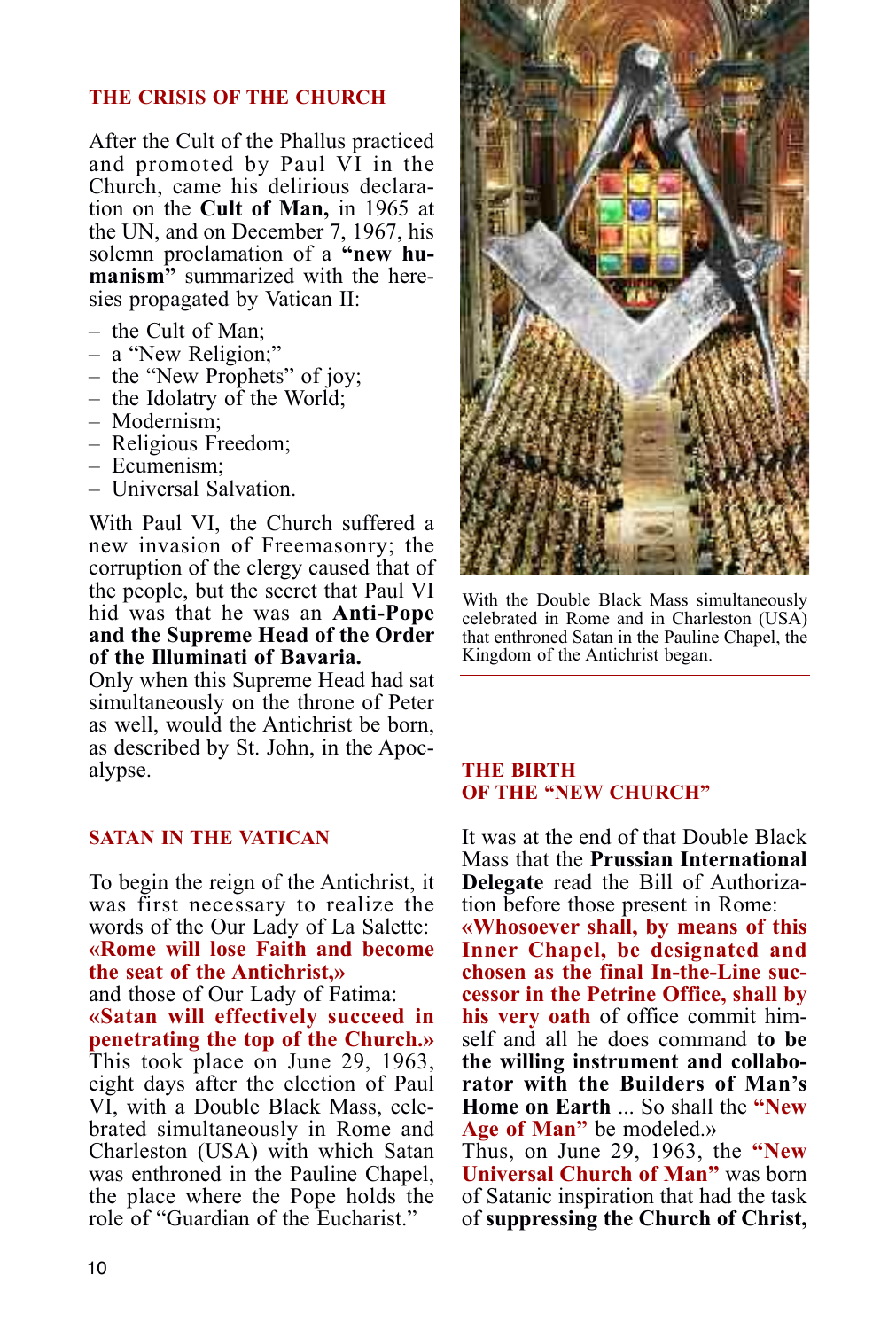

With the threat of nuclear holocaust, the two Antipopes were imposed: John XXIII and Paul VI and a "new doctrine" in the Church.

but in a special way, it had to eliminate the Redemption of Christ's Sacrifice on the Cross from the face of the earth, and replace it with the Blasphemous and Satanic Redemption of the **Masonic Triple Trinity,** that Msgr. Montini knew very well since **he had personally designed, and then sculpted, <sup>a</sup> geometric-symbolic rep- resentation of it** on the tomb of his mother, Giuditta [Judith] Alghisi, in the cemetery of Verolavecchia (Bres-<br>cia), in 1943.<br>A few hours after the Double Black

Mass event, **Paul VI took the oath of the papacy.** That "oath" was <sup>a</sup> **"per- jury"** because, de facto, **Paul VI an- nulled it completely with his "revolution"** that did not save any aspect of Dogmas, of the Morals, of the Liturgy, of the even Discipline. The fifteen years of the pontificate of Paul VI saw the birth and development of the **"House of Man on Earth"** or rather of the Satanically-inspired **"New Universal Church of Man."** This was the **"New Church of Paul VI"** which, according to the words of Our Lady of La Salette, would **"eclipse the Church of Christ"** as a **black figure** eclipsing a **shining body.**

#### **THE KINGDOM OF THE ANTICHRIST**

The Kingdom of the Antichrist has its roots in the **"Universal Church of Man"** which began with the pontificate of Paul VI.

It is enough to read the chapter **"His New Religion"** in Fr. Luigi Villa's book, **"Paul VI Beatified?"** to discover how Paul VI invented a **new Christianity detached from the Cross;** he has replaced the "Cult of God" with the **"Cult of Man,"** the supremacy of the supernatural with **the primacy of natural and temporal,** the primacy of the "Law of God" with the primacy of **"conscience,"** the primacy of the "Kingdom of God" and of "eternal life" with the primacy of the **"world,"** of **"Peace"** and of **"heaven on earth"!**

A Christianity that considers **Christ as a "liberator"** not from sin but from suffering and enslavement; **a Gospel** confused with the **"Charter of Human Rights"** and placed at the "Rights of God" abolished for the benefit of the exaltation of **Man's "Rights"** and **"tastes;"** the evange- lization of the supernatural "docete" reduced to <sup>a</sup> **"dialogue" that rests only on human means and does not aim at conversion.** A Christianity that, idolizing man, has proclaimed **"Religious Liberty"** as his funda- mental and absolute right promoting <sup>a</sup> false love for Man on which **Paul VI**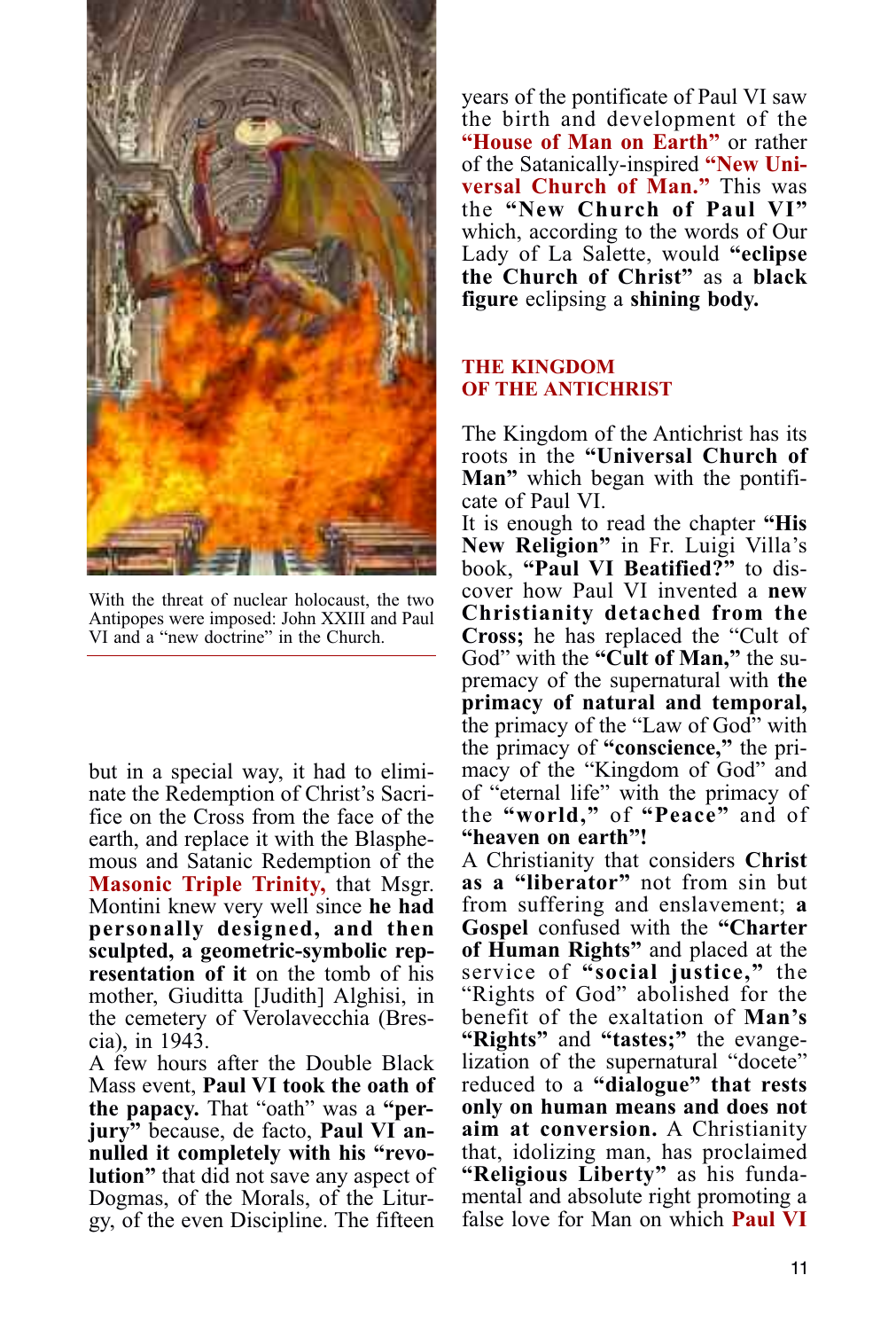#### **founded His "Religion of Man":**

«Shan't modern man arrive one day (...) to listen to the **marvelous voice of the Spirit** palpitating in it? **Will it not be the religion of tomorrow?»**

**«The secular and profane hu- manism appeared, finally, in its** tain sense, challenged the Council. The religion of God who became Man met with the religion **of the man who became God ... We more than anyone else, WE HAVE THE CULT OF MAN!»**

«All these doctrinal riches (of the Council) aim only at one thing: **to serve Man.»**

**«Our Humanism becomes Christianity** and our Christianity becomes theocentric, so much so that we can also proclaim: **to know God, we need to know Man!»**

**«Man reveals himself to us as a giant.** He reveals himself to be divine not in himself, but **in his origin and in his destiny. Honor to man, honor to his dignity, to his spirit, to his life!»**

«Honor to man; honor to thought! Honor to science! ... Honor to man, **King of the Earth and now also Prince of Heaven!»**

But in Holy Scripture it is written: **«Cursed be the man that trusteth in man, and maketh flesh his arm, and whose heart departeth from the Lord.»**

#### **SAVIOR OR THE WORLD**

The Cult of the Man who becomes God is only the intermediate step leading to the **Cult of Lucifer** of which a brief but significant synthesis



Cover of "Chiesa viva" n. 452 Sept. 2012. This publication illustrates the occult meanings of the coat of arms of Benedict XVI which glorify the 30th degree of the R.S.A.A., the degree of hatred and vengeance, and presents him as the Third Person of the Antichrist, that is, the Supreme Head of the Illuminati of Bavaria.

is provided by the Ritual of the 30th degree of the **Kadosch Knight** of the RSAA, also called **the Degree of Hatred and of Revenge.**

This hatred is that of Lucifer for having been **"dethroned"** by his absolute power over man, before the advent of Christ's Sacrifice on the Cross that re- deemed humanity. In this ritual, the Mason **kneels and**

**burns incense to Lucifer, commits a ritual murder, tramples the papal tiara, shouts "hatred to God" and, wielding his dagger into the sky, challenges God with the cry: "Re- venge, Adonai!"**

Before the ritual, the Great Sacrificer pronounces the prayer addressed to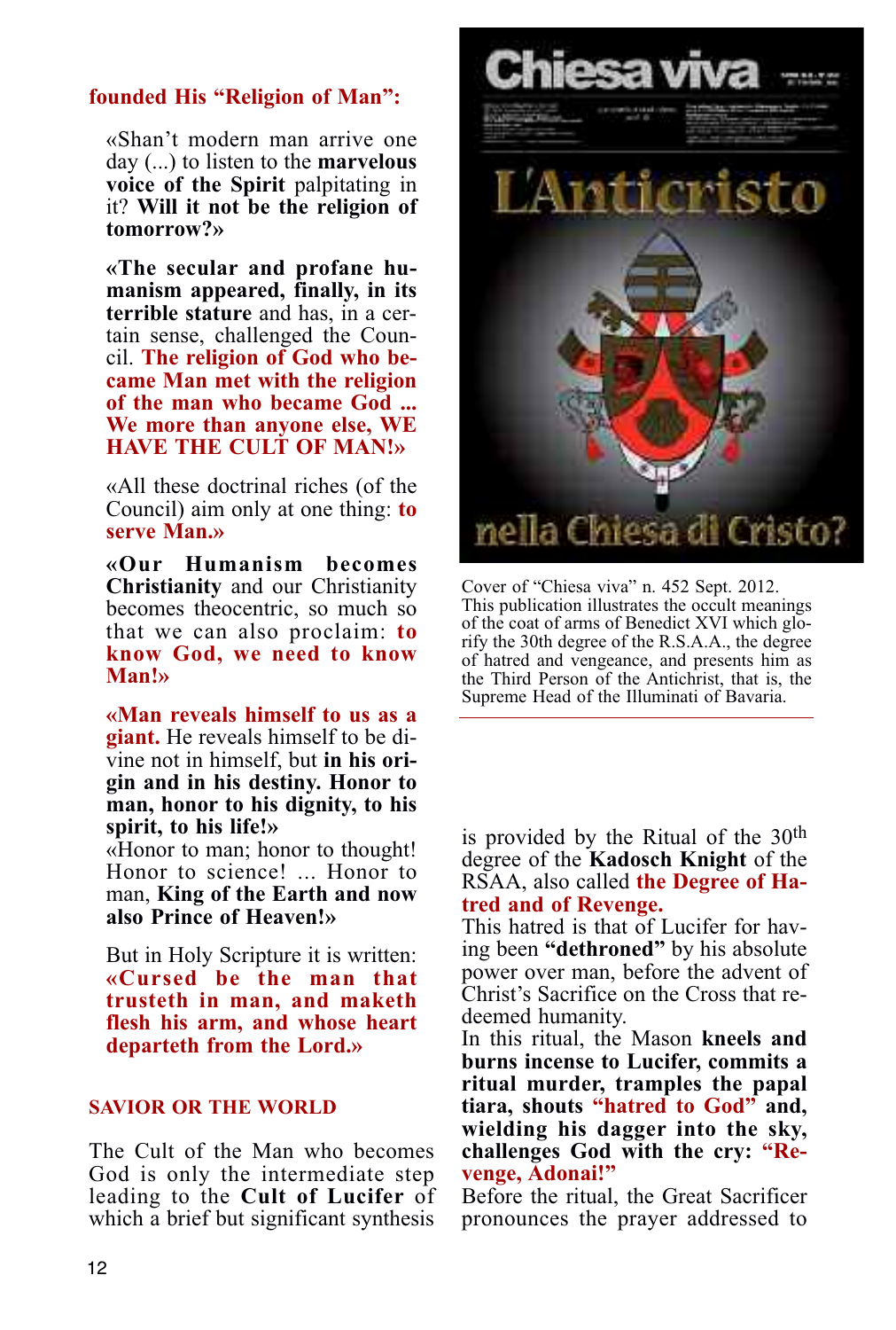

Cover of "Chiesa viva" n. 474 Sept. 2014. This publication illustrates the hidden meanings of the "papal" coat of arms of Bergoglio, that is, it represents the Masonic army that rebuilds the New Tower of Babel for the destruction of the Church of Christ and for the triumph of the Kingdom of the Antichrist.

Lucifer: **«O omnipotent Wisdom, the object of our adorations,** it is you who at this moment we invoke. Supreme Cause of the Universe, Eternal Reason, Light of the Spirit, Law of the Heart, how high and holy is your sublime worship.»

In the next degree, the 31<sup>st</sup>, this **om-**<br>**nipotent Wisdom** is so described: **«Knowing how to tie the feet and hands of the usurpers of human rights** (i.e. the Church of Christ) **and rule and dominate Mankind, by means of the secret, this occult gov- ernment hides itself from the eyes of the profane world.»**

The  $32^{\text{nd}}$  degree is the Jewish rank par excellence: **pain, hatred and**

**anger** for the Babylonian Exile, and the key idea is the formation of **an organized army to rebuild the Temple of Jerusalem,** or better to rebuild a **"New Tower of Babel,"** to be implemented with the union of all religions and of all multi-ethnic and multiracial Nations, **with the aim of destroying the Church of Christ.** This is the true meaning of the "pa-

pal" coat of arms of Bergoglio, which we have documented in Issue No. 474 of "Chiesa viva" of September 2014. Reconstructing a **"New Tower of Babel"** of all the pagan peoples, where at the center of a divinized Nature and Humanity, Lucifer stands, who, in the splendor of the rays of his **Infinite Sun,** he presents himself as the **savior of the world and King of Universe.** This is the symbol of Lucifer's triumph over God.

#### **THE CHALLENGE TO HEAVEN**

However, in order for Lucifer's Infinite Sun to shine, the challenge to Heaven must be overcome: **the total elimination of the Sacrifice of Christ on the Cross from the face of the earth.** This is the task entrusted to Bergoglio.

But we know from Our Lady of la Salette that:

«In pride, Satan will rise skyward to go up to Heaven; he will be stifled... will fall and he will be thrown, forever, with all his followers, into hell's eternal chasms!»

But waiting for the moment when the gauntlet of this challenge to Heaven will be thrown, the traitors of Christ<br>continue to speak of "**Peace**" and **"Ecumenism,"** insisting on the need to abandon the **"old doctrine"** of the Church of Christ, **to welcome a "new doctrine" that will lead to the union of all religions and of all peoples, as the only guarantee for world peace.**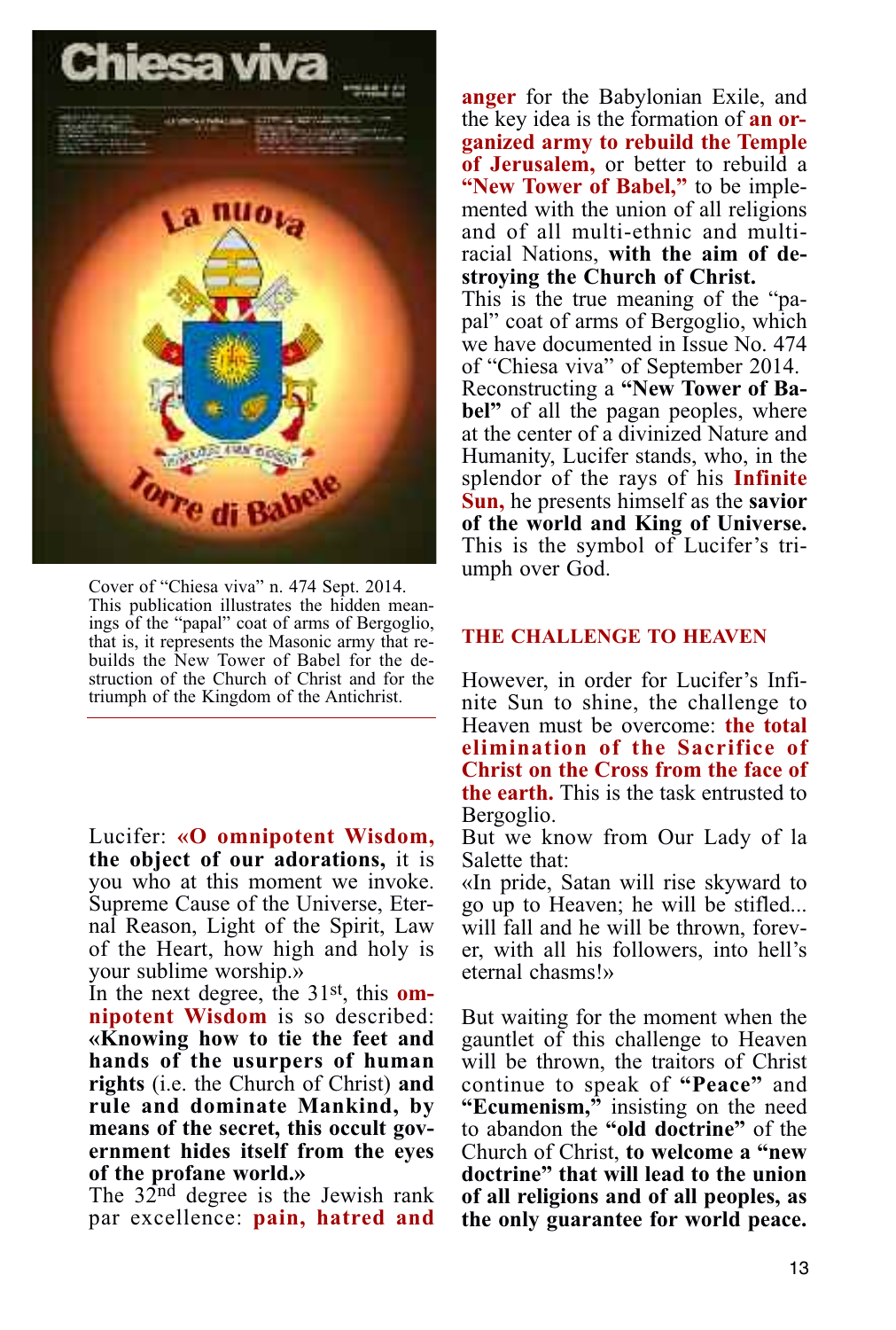#### **SATANICAL TRADEMARK OF THE MAGISTERIUM OF BERGOGLIO**

In order to make this **"new doctrine"** acceptable, one must resort to the deception that this must be accepted **as the only solution to the most serious problem facing humanity: Universal Peace among peoples.**

The cancer of the time in which we live is that this task is carried out by those who are expected to **"confirm the brothers in the Faith"** in Christ-God, the only true source of Peace, and not to deceive them, by distracting them from the **salvation of the soul** with the **fable** of a **Universal Peace among peoples** that would put an end to a situation of continuous wars, created specifically to promote this false purpose. And to obtain this "peace," these traitors of Christ, ask us to destroy its main obstacle: **The Church of Christ.**

It is the Church of Christ that they ask to annihilate to replace it with the **"Universal Church of Man"** of Sa- tanic inspiration: and this is achieved with a work of perverting the doctrine of Christ, with the **Magisterium of Anti-popes** that bear the **"Mark of the Beast,"** like the Magisterium of **Paul VI** and the Magisterium of his latest follower, **Bergoglio.** These Satanic magisteriums have the

task of imposing the **pure doctrine of Lucifer** in lieu of the **Pure doctrine of Jesus Christ** that can be summarized in the three definitions of the Divinizations of Our Lord:

- 1. **Jesus Christ is God;**
- 2. **Jesus Christ is the Redeemer of man;**
- 3. **Jesus Christ is King of the Universe.**

The pure doctrine of Lucifer, the ape of God, is instead obtained simply by substituting, into the three definitions,



Jorge Maria Bergoglio.

"Jesus Christ" with "Satan," namely:

- 1. **Satan is God;**
- 2. **Satan is the Redeemer of man;**
- 3. **Satan is King of the Universe.**

The Satanic Magisterium of the Antipopes had, therefore, gradually to promote the three Cults of Freemasonry: the **Cult of Phallus,** the **Cult of Man** and the **Cult of Lucifer** with the three divinizations:

- 1. **Divinization of Nature** (Satan presenting himself as **God.**)
- 2. **Divinization of Man** (Satan pre- senting himself as **Redeemer.**)
- 3. **Divinization of Lucifer** (Satan presenting himself as **King of the universe.**)

These three blasphemous divinizations, which are represented by **Three Triple Trinities,** are the pillars of the **"Universal Church of Man"** that have opened the door to a **"New Religion"** that propagates the heresies of sexual perversion, idolatry of man, idolatry of world, modernism, religious freedom, ecumenism and universal salvation.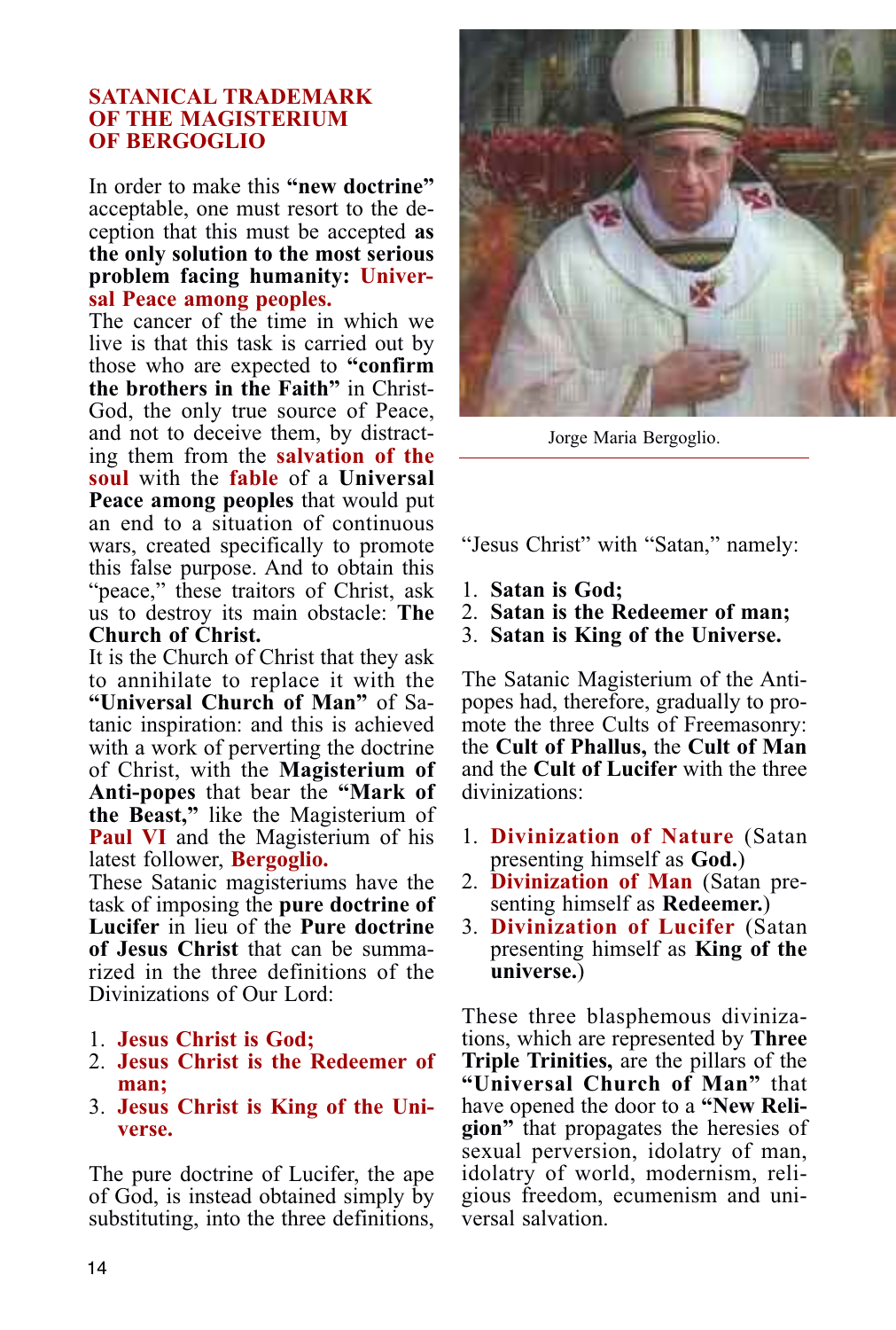

Bergoglio warmly welcomes two homosexuals.

The "papal" coat of arms of Bergoglio expresses the contents of the 32<sup>nd</sup> degree of Freemasonry of RSAA, that is, of rebuilding <sup>a</sup> **New Tower of Ba- bel** that should bury the Church of Christ, but above all that of replacing the Sacrifice of Christ, namely the Eucharist – Body, Blood, Soul, and with a **"eucharist"** that **symbolizes the divinized creation that unites with the "creator," Lucifer.**

The ultimate goal, then, is Lucifer's dream of regaining the absolute power he had on Humanity, before the Sacrifice of Christ on the Cross, bringing the solar cult of Freemasonry to its apex, **making his Infinite Sun shine in the center of a Divinized Nature, Humanity and Lucifer, with the total elimination of the Sacrifice of Christ on the Cross from the face of the earth.**

#### **BERGOGLIO AND THE DIVINIZATION OF NATURE**

The divinization of Nature excludes the supernatural and replaces the **"salvation of the soul"** with the **"preservation of the natural environment." Adam Weishaupt,** chief founder of the Order of the Illuminati of Bavaria, wrote that **only in the name of the Pantheistic sacredness of Nature can we erase the origin of all evils: the Family, together with the Christian Civilization ...**

Card. Giacomo Biffi wrote: **«The Antichrist ... puts on the guise of an elegant and proper pacifist, environmentalist and animal rights activist** ... Solidarity, peace and ecology, **if uprooted or opposed to the proclamation of the Salvific event, become an INCITEMENT TO IDOLA-TRY."**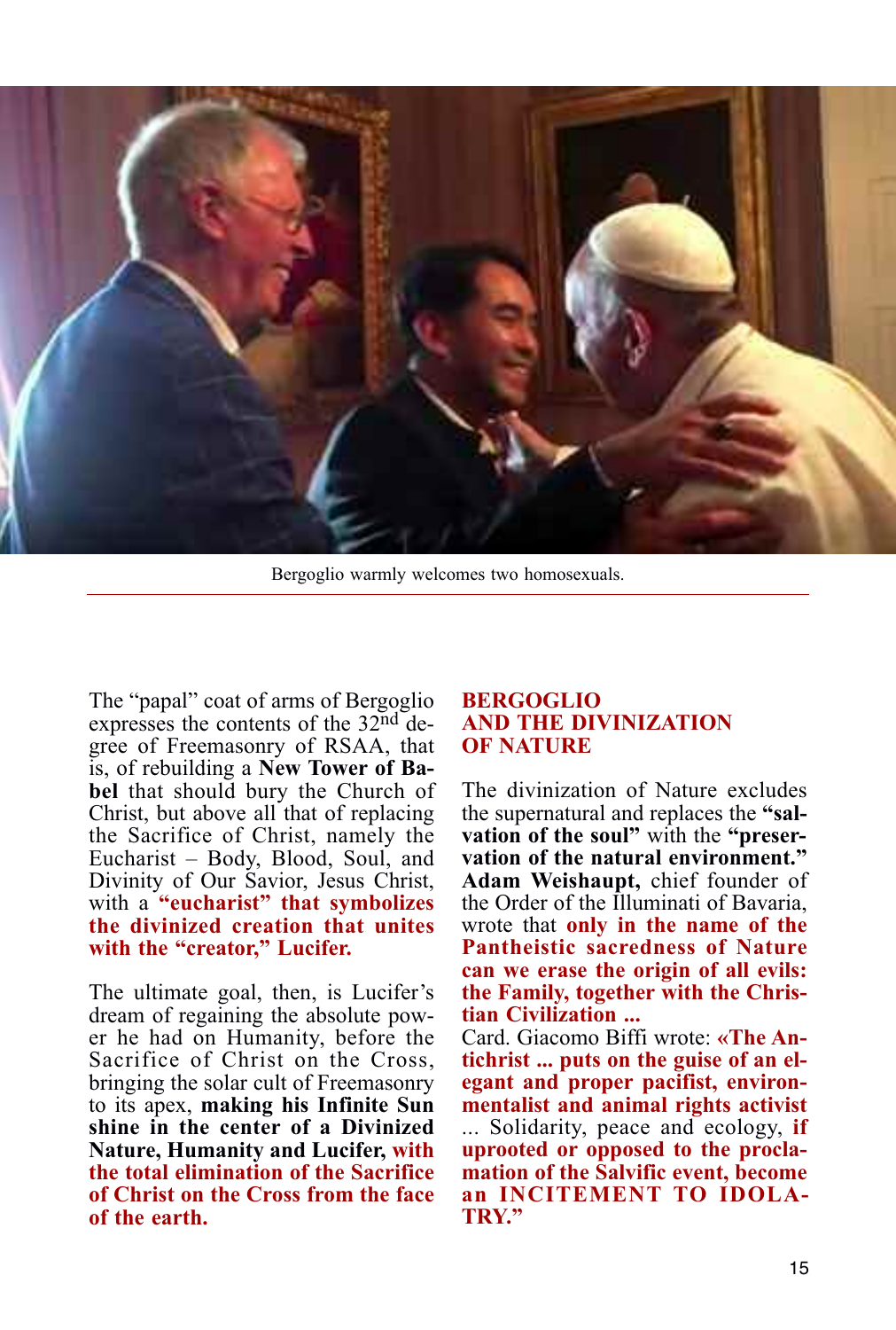We wonder why in Bergoglio's encyclical **"Laudato si,"** t**he proclamation of the Salvific event is completely absent** and everything, even the Eucharist, is tied to Nature?

- **Nature** is mentioned 70 times.
- Words: **Redemption of Christ, Mass, True Presence, the Sacrifice of Christ, Confession, the Rosary, the Kingdom of God, Heaven, Purgatory** are completely absent.
- **Hell** is only "an asphyxiation brought on by densely populated residential areas that are not compensated by human relationships that give the sense of community and belonging" (148).
- The **salvation of the soul** is completely absent, but f**our kinds of salvation** appear that can be achieved with an appropriate relationship with Nature  $(71, 79, 79,$ 112).
- **Sin** is mentioned 4 times, only in relation with Nature.
- **The Soul** is mentioned only once, but only "to meet God in all things" (233).
- The **Supernatural** is described as Nature that is assumed by God and transformed into mediation of supernatural life (235).
- The **Risen Christ** is universal maturation that illuminates everything.
- On **Mary** and **Joseph,** it only says that they help us to protect the world which God entrusted to us.
- **Eucharist** (236): «Joined to the In- carnate Son, present in the Eu- charist, **the whole cosmos gives thanks to God. The Eucharist braces and penetrates all cre- ation.** The world which came forth from God's hands returns to him in blessed and undivided adoration: in the bread of the Eucharist, **"creation is projected towards divinization, towards the holy wed-**



Cover of the Encyclical "Laudato si."

**ding feast, towards unification with the Creator himself.**" Thus, the Eucharist is also a source of light and motivation for our concerns for the environment, directing us to be stewards of all creation.»

#### **BERGOGLIO AND THE DIVINIZATION OF MAN**

The Mason who becomes a Man-God<br>is free from any Divine authority, being God himself, and then, with full **"freedom of conscience,"** he can ig-<br>nore, mock, insult and blaspheme the name of the true God-Man and Most Holy Trinity and express his contempt for Christianity and for those Chris-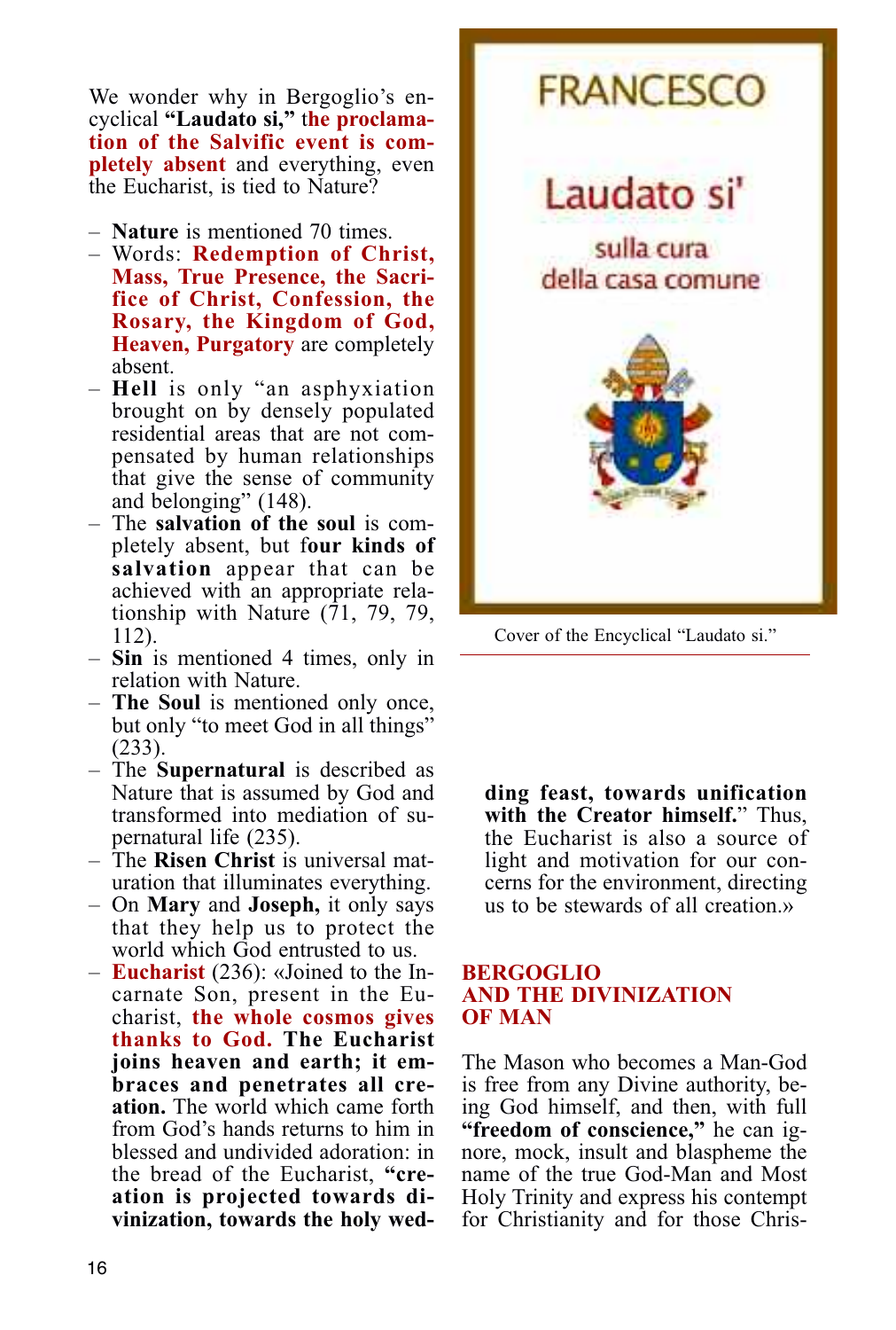

The **"New Man"** of Freemasonry: Freed of God and the Church of Christ, recognizes, as the only law, the Masonic Declaration of **"Human Rights."**

tians who have not abandoned the Faith in Christ-God.

And in this, Bergoglio's **"freedom of conscience"** seems to have no rivals! In the spiritual sphere, what concerns Bergoglio is not the acceptance of Jesus Christ as Messiah and Savior, but **the divinization of the human conscience built up to the supreme moral norm of life,** at the expense of the Gospel and God's Command- ments. Bergoglio stated:

- «God is the light that illuminates the darkness ... **and a spark of that Divine light is within each of us.»**
- (therefore, Man is God)<br> $-$  «... I cordially impart this blessing, in silence, **respecting everyone's conscience,** but know that each of you is a child of God» (Is it not

Baptism that makes us "Children of God"?)

- «Each of us has a vision of Good and of Evil also. **We must encourage people to move towards what he thinks is Good.»** (Was not this the original sin?)
- «And I believe in God. Not in a Catholic God; **there is no Catholic God; there is God.»**
- «All! The Lord has redeemed all of us with the blood of Christ: **everyone, not just Catholics. All! Even atheists. All!!»**
- **«Live and let live** is the first step towards peace and joy.» (Isn't this the first Satanic "commandment"?)
- «I don't care if this education is given by Catholics, Protestants, Orthodox or Jews. **I don't care.** What matters is that this child receives an education and ceases to be hungry.»
- «The Mother of Jesus was the perfect icon of silence ... The Madonna was human! And perhaps she even desired to say: **"Lies! I have been tricked!"»**
- «Today, the youth needs three key pillars: **education, sports and culture.»**
- «The world has changed, and the Church cannot lock themselves up in the **alleged interpretations of dogma.»**
- «... the loaves and the fishes, I would like to add a nuance: **they did not multiply, no, it is not true.»**
- «Dialogue does not mean renouncing one's own ideas and traditions, but rather **the claim that they are unique and absolute.»**
- «We should not think, however, that the Gospel message must al- ways be communicated by fixed formulations learned by heart or **by specific words which express an absolutely invariable content.»**
- 
- **«Sunday is the day of the family.» «Proselytizing is <sup>a</sup> solemn non- sense.»**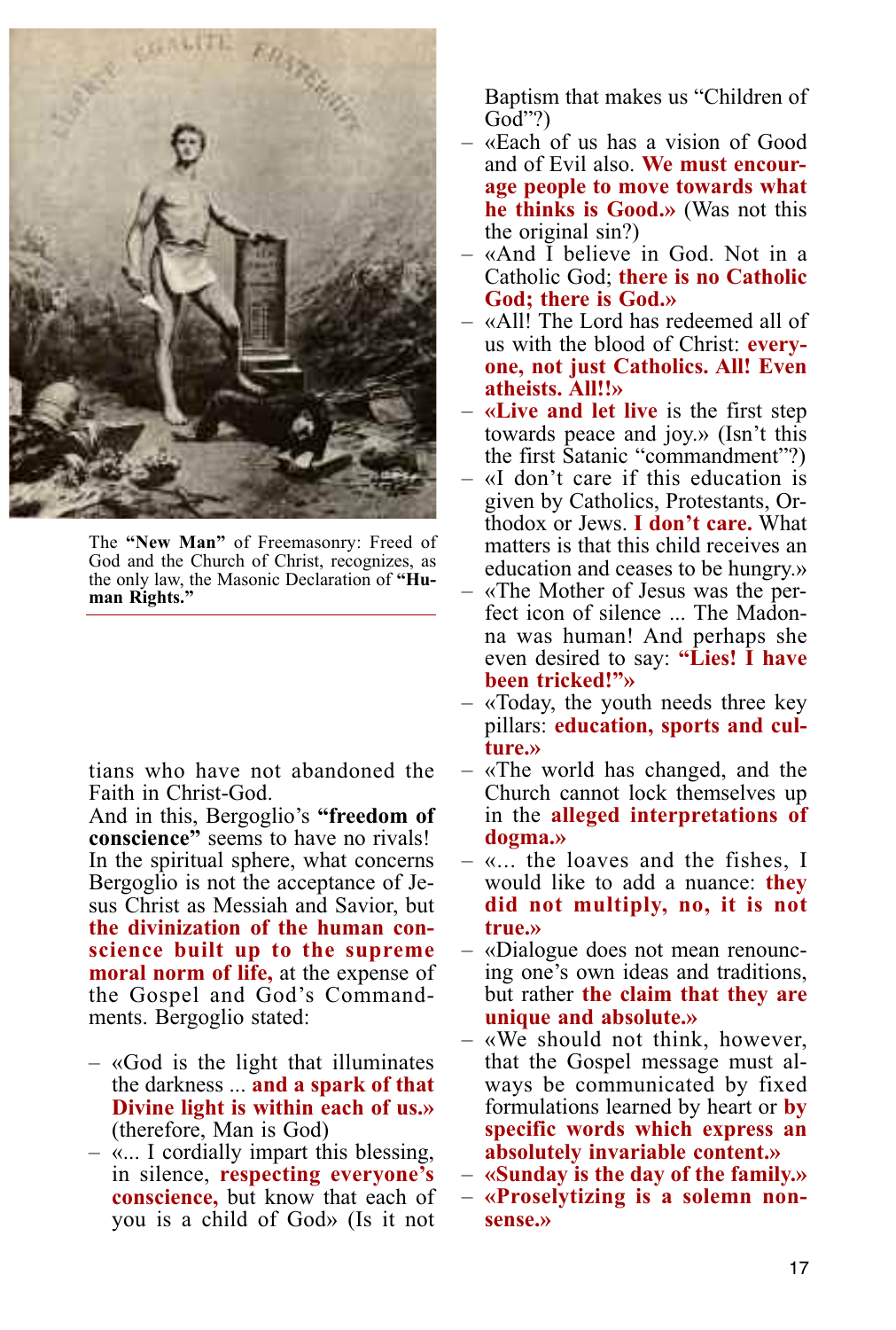- «I hold the Jewish people in very high regard, **whose covenant with God has never been revoked.»**
- «We cannot insist only on issues related to **abortion, gay marriage and the use of contraceptive methods. This is not possible.»**
- **«France needs to become a more secular country** ... A healthy secularism includes an opening to allforms of transcendence, **according to the different religious and philosophical traditions.»**
- $-$  «The greatest evils afflicting the world, in recent years, are **youth unemployment and loneliness of old.»**
- For Bergoglio, however, certain Catholics have a "different heart" and he calls them: **«Fundamentalists, Pharisees, Pelagians, Gnostics, Triumphalists, Nostalgic, Superficial Christians, the chosen ones, peacocks, pedantic moralists, uniformists, proud, self-sufficient, intellectual aristocrats, Christian bats who prefer shadows to the light of the presence of the Lord,** etc. ...»

#### **BERGOGLIO AND THE DIVINIZATION OF LUCIFER**

The divinization of the Man-God is only an intermediate step for the divinization of Lucifer and for the achievement of his supreme purpose, symbolized by the **Infinite Sun of Lucifer** which means the **total elimi- nation of the Sacrifice of Christ on the Cross from the face of the earth. THIS IS THE FINAL GOAL!**

The lack of faith and contempt shown by Bergoglio for the Eucharist, beyond the trivialization and perversion of the terms used in his ecological en- cyclical, **Laudato si',** are highlighted by the insults **he hurled against the Eucharist** and the **Sacrifice of Christ**



Here is the symbol of the task entrusted to Bergoglio: **The Triple Trinity,** impressed on the 13th tile that covers the Tabernacle of the Satanic Temple dedicated to Saint Padre Pio, **that smashes the Cross of Christ.** The Eucharist is defined as **"creation aimed at diviniza- tion ... and towards unification with the Creator himself."**

#### **on the Cross:**

– In his book "**Refexiones espiri- tuales sobra la vida apostolica"** (Bilbao 2014), Bergoglio insults the Eucharist with the words: **«Bread and wine in the Eucharist is like going to the tavern with friends.»**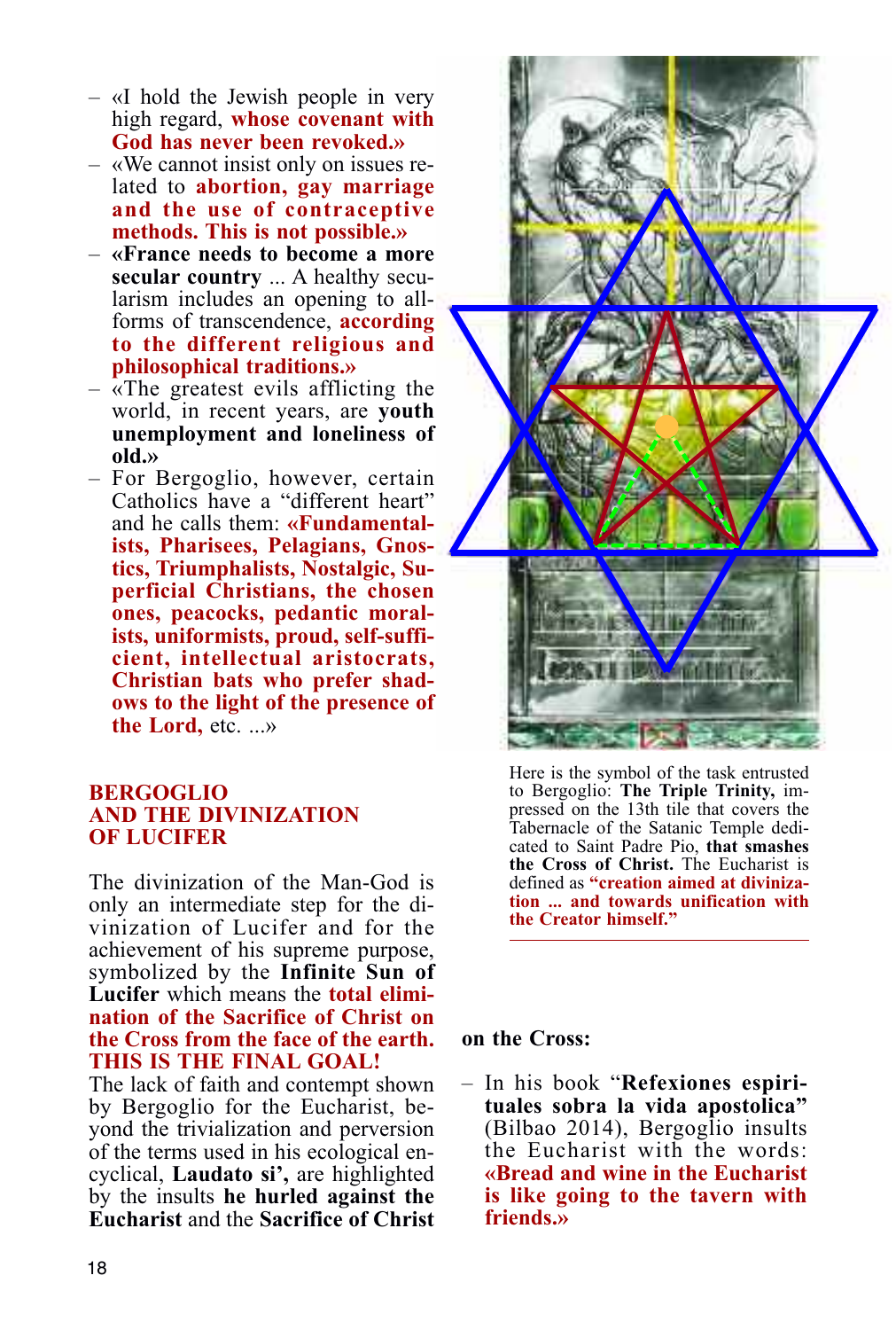- **Bergoglio denies the Catholic doctrine on the Real Presence of Christ in the Eucharist.**
- **Bergoglio has never knelt before the Eucharist.**
- Bergoglio has granted **communion to remarried adulterers.**
- October 30th, 2015: «The Declaration: Church, Eucharist and Ministry," called for the **"extending the opportunities for Lutherans and Catholics to receive Holy Communion together.»**
- March 25, 2016: Good Friday, St. Peter's Basilica. During the cele-<br>bration of the Passion of the Lord, Bergoglio, in the capital of Catholi-<br>cism, in the presence of cardinals, bishops and faithful, gave a sermon on **Martin Luther,** while **his here- sies and his offensive statements were spewed from the mouth of the preacher of the Pontifical Household, Father Raniero Cantalamessa.**
- October 13, 2016: Instead of celebrating the 99th anniversary of the **"Miracle of the Sun"** that the Blessed Virgin Mary produced at Fatima in 1917, **Bergoglio enthroned Luther in the Vatican,** with a ceremony, in front of Lutheran guests, in which **he replaced the papal stole** (never used before) **with the Lutheran stole.**
- October 30, 2016: The day before the trip to Bergoglio in Sweden, a second earthquake shook the western area of the Sibillini Mountains again. Whole cities were destroyed. **The Basilica of Saint Benedict was razed to the ground.**
- October 31st, 2016: Bergoglio went to Sweden to celebrate, with the Lutherans, the beginning of the fifth centenary of the heresies of<br>Martin Luther. The Vatican published the very grave document:<br>"**Joint Roman Catholic-Lutheran Commemoration of the Lutheran Reformation."**

Note the following points:

- 154: **the term "transubstantiation" was abandoned** as an explanatory word for the change in the substance that occurs in the Eucharist and says nothing against the terms **"impanation"** or **"consubstantiation."** used by the Lutherans. In these terms, Jesus would be present through the faith of the group and Jesus would disappear once the celebration was concluded.
- 158: **The Eucharist is described only as a memorial** (historical), as the Lutherans have always conceived.
- 159: **The doctrine that states that the Sacrifice of Christ is renewed in an unbloody manner** at every Mass as always been professed by the Catholic Church for over two thousand years was abandoned.
- However, **the war on the Redemption of the Sacrifice of Christ on the Cross** was officially declared and widely spread around the world with the **"Logo of Mercy"** and the **Logo of "Mater Misericordiae"** where, on both, **the symbol of the Antichrist was engraved 7 times,** which, in an occult language, symbolizes the **Infinite Sun of Lucifer.**
- December 15, 2016: In the Paul VI Hall, Bergoglio received persons and children from five continents. To the question. "Why do children die?", with an attitude of false humility, Bergoglio uttered the horri- ble curse: **«IS GOD UNJUST? YES, HE WAS UNJUST WITH HIS SON, HE SENT HIM TO THE CROSS."** Is it possible for anyone **to strike at the Sacrifice of Christ on the Cross and trample on the immense love of God for Humanity,** in a deeper and more Satanic way than with **the horrible blasphemy of accusing God of injustice, for wanting the**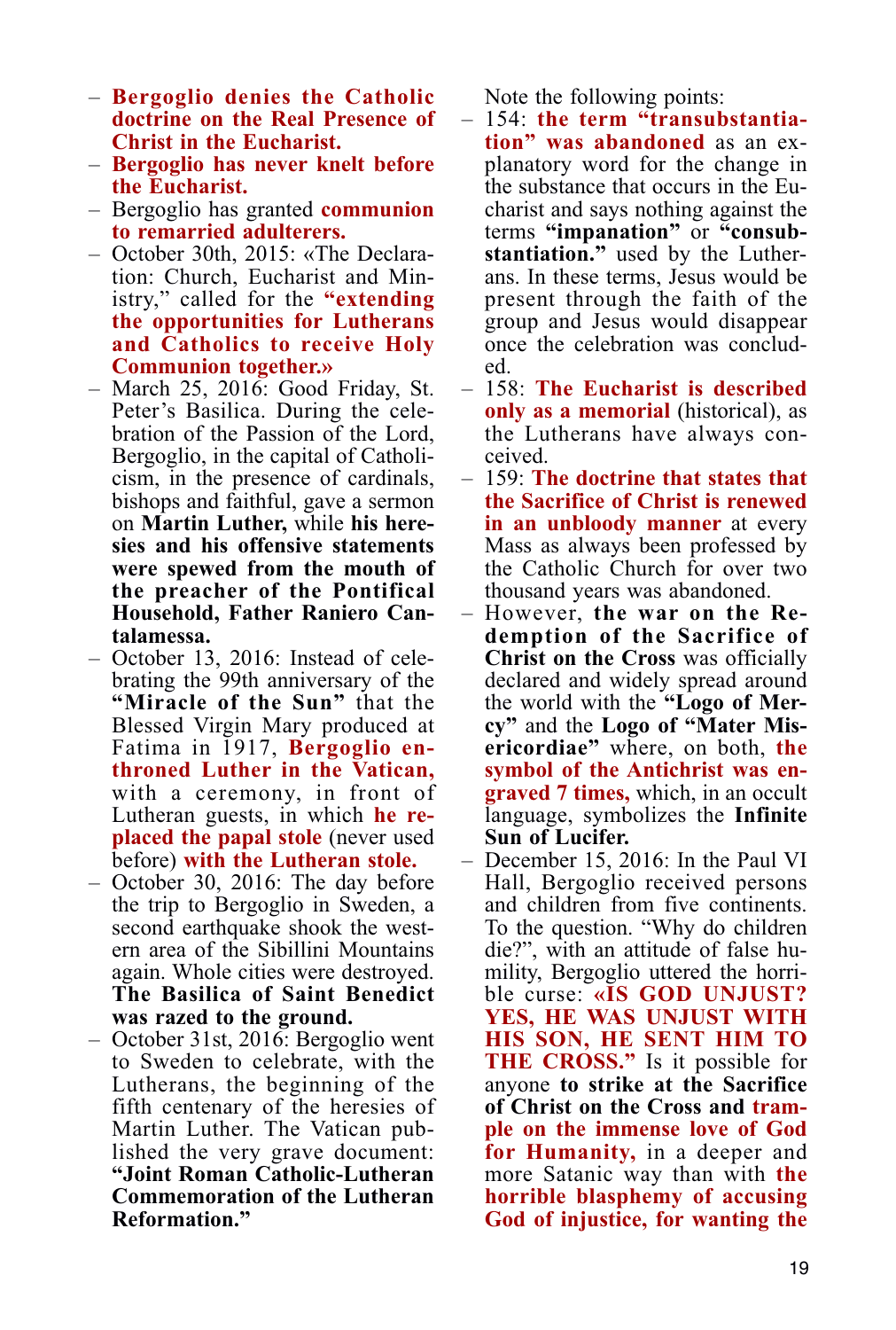**death of His Son on the Cross for the Redemption of Mankind?** Only a puppet of the blasphemous and Satanic Masonic Triple Trinity **could conceive such a thing and hurl such a horrible BLASPHE-MY!**

#### **THE OATH OF FIDELITY TO THE MAGISTERIUM OF BERGOGLIO**

November 2017: From Santa Marta there was an unofficial "invitation" (in Bergoglian style) to the grassroots communities **to "organize," to start, with the Lutherans, to experience the "ecumenical mass."** Starting from November 5, 2017, these "Catholic" communities, pro-divorce and pro-euthanasia, participated in the Protestant "holy supper" in the Lutheran Church of Via Sicilia, in

# Rome. **This "path" has been declared "ir- reversible"!**

menical mass" has not yet been re-<br>leased, he prefers to use this as a "starting point" and then accept it,<br>formalize it and impose it!

Bergoglio, who we have seen first- hand lose his popularity on his recent trip to Chile and Peru, seems to have decided to accelerate his timeline even more: Will there be an "oath" of loyalty to his magisterium? Will it be done before the diocesan bishops? And what will happen to the Priests who will remain faithful to the Church of Jesus Christ and refuse to swear? Here, the schism will officially begin.

#### **TWO CHURCHES**

There is always talk of the **"Church,"** but **of "Churches" there are TWO!** As Our Lady de la Salette said: **«The**

**Church will be eclipsed»;** that is, the luminous "Church of Christ" will be eclipsed by the black body of the **"Church of Satan,"** i.e. the **"New Universal Church of Man,"** founded on June 29, 1963, with the Double Black Mass, the day before the oath of the Anti-Pope Paul VI.

So, what jurisdiction does a Bishop of the **"Universal Church of Man"** have on a priest belonging to the **"Church of Christ"?**

Evidently, **NONE!**

And what will a priest do who wishes to remain faithful to the Church of Christ, **when he refuses to swear fidelity to the Satanic magisterium of Bergoglio?**

- Will he still have a hierarchical superior in the Church of Christ?
- Will he be able to celebrate Mass in the church where he has celebrated in the past?
- Will he able to stay in the rectory near the parish church?

The Cardinals faithful to the Church of Christ will appoint the bishops in the various dioceses, even if, for reasons of security, their names must remain secret.

For the churches and associated canons, this is what Fr. Luigi Villa told me one day, when he spoke to me about this persecution of the clergy: **«The churches are not of the Pope, of the Cardinals, of the Bishops, of the Priests, of the Deacons. The churches belong to the people who built them to celebrate the Holy Mysteries of our Holy Faith!»**

**It will be the faithful** who will have to decide if **"the sacrilegious ecumenical Masses"** or **"Sacrificial Mass of Christ"** will be celebrated in **"their churches"!**

**It will be the faithful** who will have to decide whether to defend the Eucharistic Body, Blood, Soul and Di-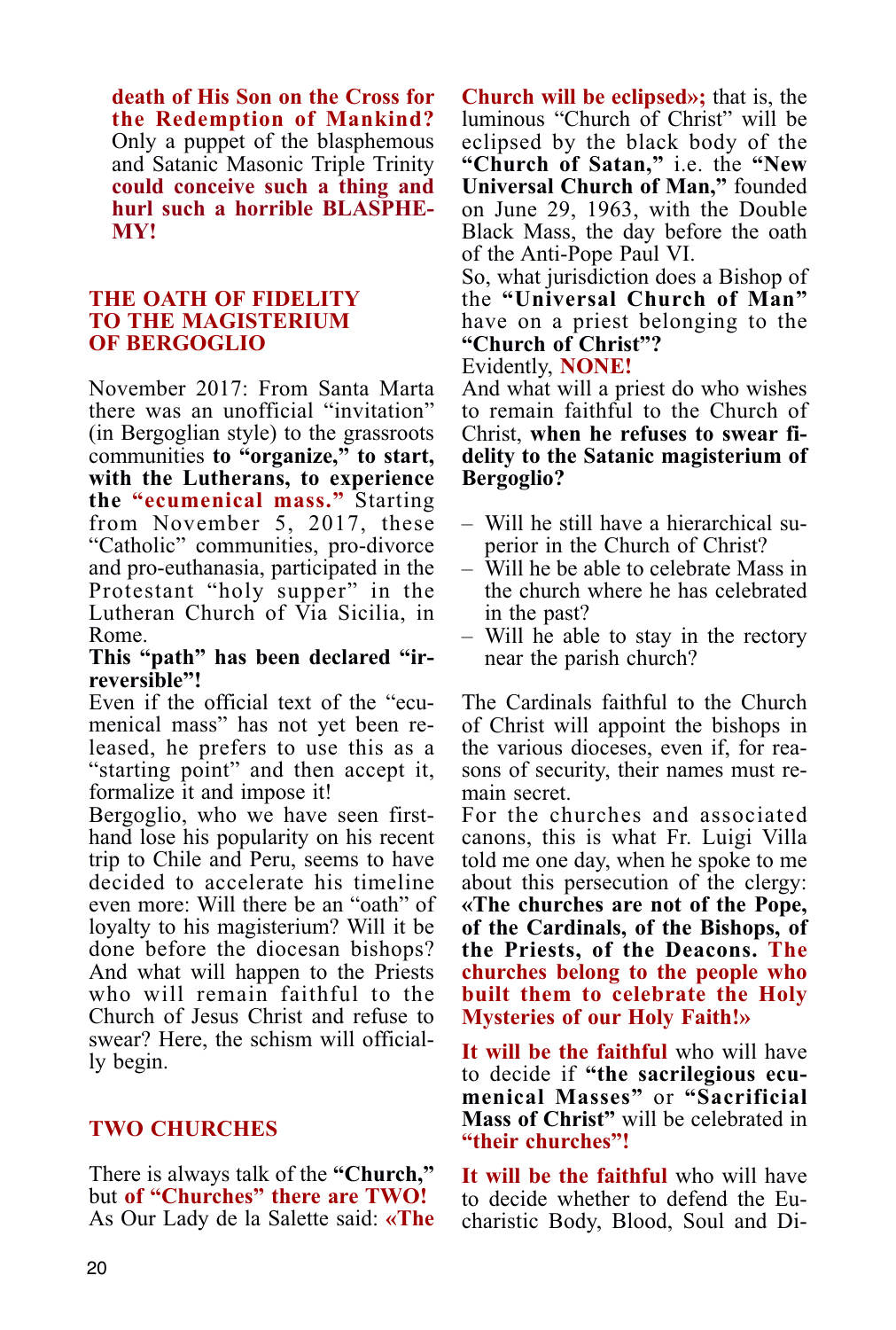vinity of Jesus Christ, or to see Him profaned with **the excuse of obedience to a "pope" who belongs to the "Church of Satan."**

**It will be the faithful** who will have to decide whether to see **their churches destroyed by the Wrath of God** or keep them alive and glorious with the celebration of the Holy Mysteries of our Holy Faith!

But there is another thing that the faithful can and must do. Let us recall the words that Jesus Christ addressed to Mother Mariana in the Monastery in Quito:

**«I am enormously satisfied with the religious souls who take charge of the sublime task of the sanctification of the Clergy through their prayers, sacrifices and penances. In every time, I will choose such souls so that, joining Me, they work, pray and suffer to achieve this noble end, and <sup>a</sup> special glory awaits them in Heaven."»**

And why cannot we, faithful, also as- pire to this **"special glory"** that can

await us in Heaven?" We faithful can also pray, make sacri- fices and make penances for the **"sub- lime task" of the sanctification of the Clergy** who remained faithful to

We faithful must keep ourselves ready because, in the battle that will be un- leashed shortly, there will be only two positions to choose from: **"with Christ"** or **"against Christ!"**

#### **THE DAY OF THE CHALLENGE TO HEAVEN**

What is Satan waiting for to hurl **his Challenge to Heaven,** ordering Bergoglio to impose on the Clergy the oath of fidelity to his magisterium, **to**

#### **eliminate the consecration in the Catholic Mass?**

Keeping in mind that every **"radical change"** that took place in the Church of Christ **was imposed with the terror of a nuclear holocaust,** we can easily assume that, perhaps, that they are waiting for the moment when, **suddenly, the world will fall into the terror of a thermonuclear war,** which will be presented as the only solution to maintain the world supremacy of the current hegemonic power, the USA.

But we must ask ourselves another question: **will God allow** the largest Christian geographical areas of the earth to suffer such annihilation?

It is Our Lady of Fatima who tells us how God will stop this hellish plan and it is Our Lady of la Salette who describes the resurrection of the Church of Christ, who will have at her right hand all the "new kings" of the earth!

Therefore, even if there could not be doubts about it, **it is God who will win!** And the world will have a long period of Peace: **The Peace of Christ! The Peace that brings Sal- vation to the souls of all peoples who will be converted to the one True Religion that was born in the Infinite Love of God for the eternal destinies of man!**

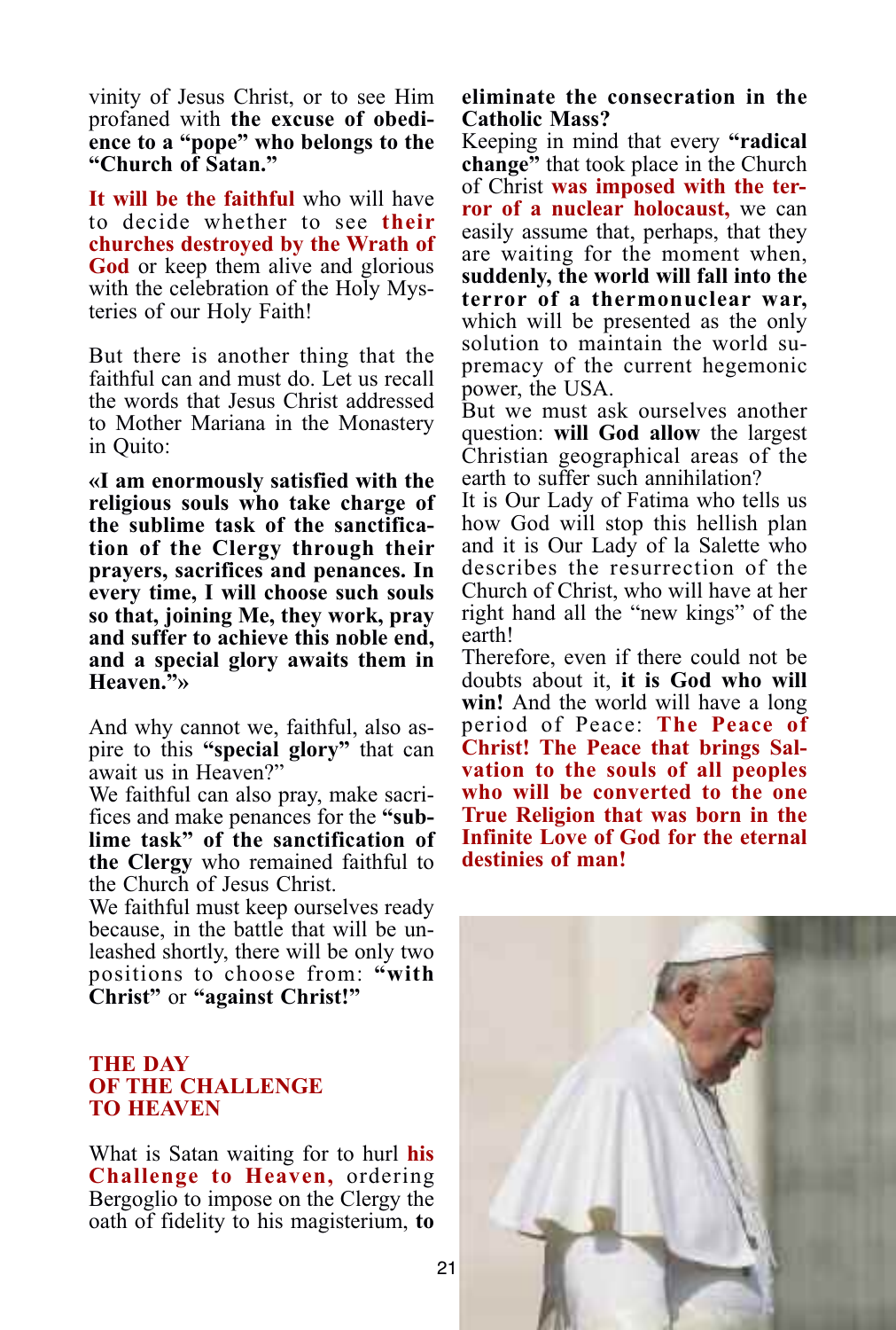### **«THE KINGS OF THE EARTH HAVE HAD INTERCOURSE WITH THE HARLOT OF BABYLON AND THE INHABITANTS OF THE EARTH BECAME DRUNK ON THE WINE OF HER HARLOTRY.»**

(Apocalypse, 17, 2)



Francis bows to kiss Rockefeller's hand, in presence of John Rothschild and Henry Kissinger.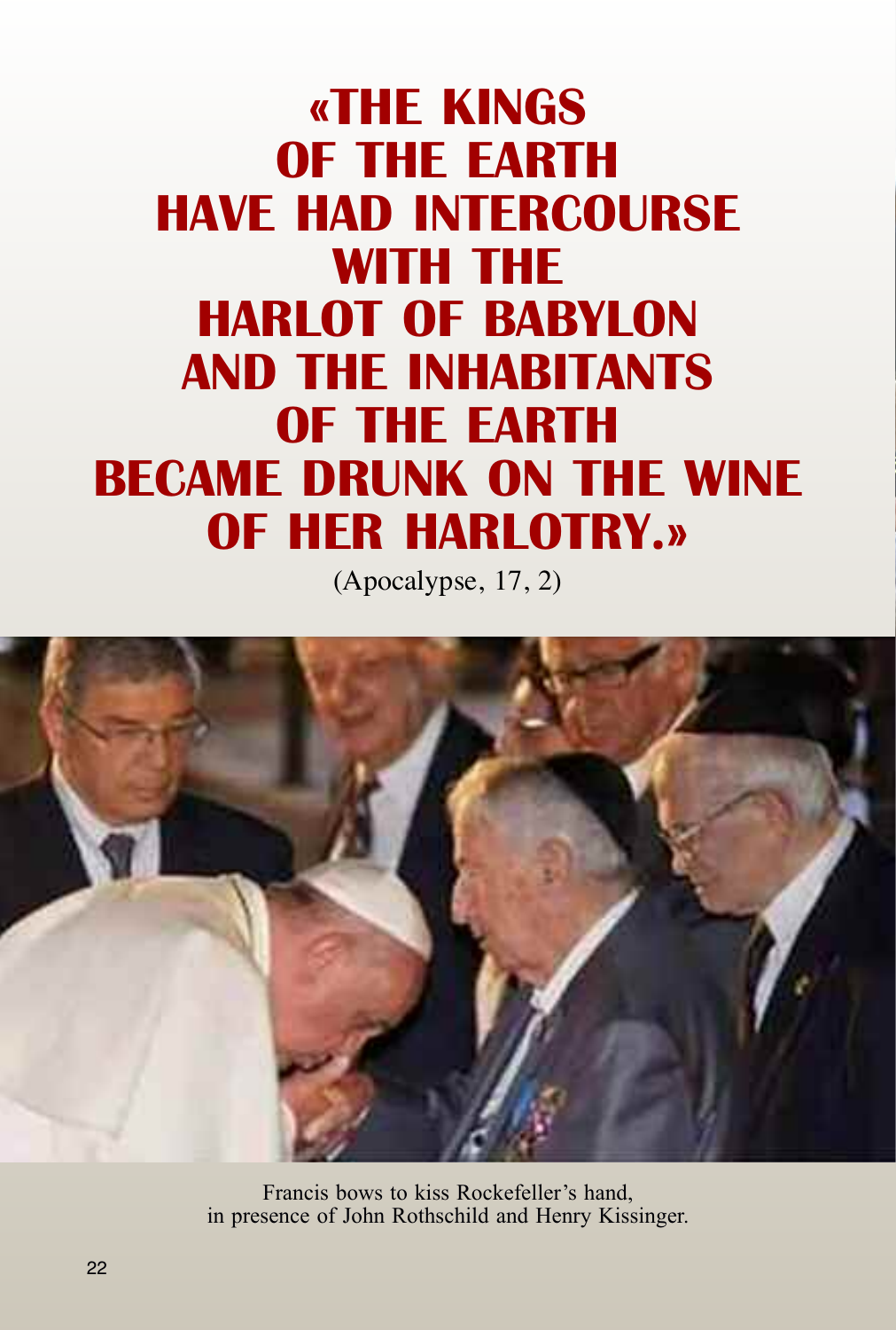

Francis glorifies the **Infinite Sun of Lucifer.** Here is the epilogue in the words of the Head of the Illuminati, Albert Pike:

**«THEN, EVERYWHERE, THE CITIZENS, COMPELLED TO DEFEND THEMSELVES AGAINST A WORLDWIDE MINORITY OF REVOLUTIONARIES... WILL RECEIVE THE TRUE LIGHT THROUGH THE UNIVERSAL MANIFESTATION OF THE PURE DOCTRINE OF LUCIFER, REVEALED AT LAST TO THE PUBLIC EYE; A MANIFESTATION THAT SHALL BE FOLLOWED BY THE DESTRUCTION OF CHRISTIANITY...»**